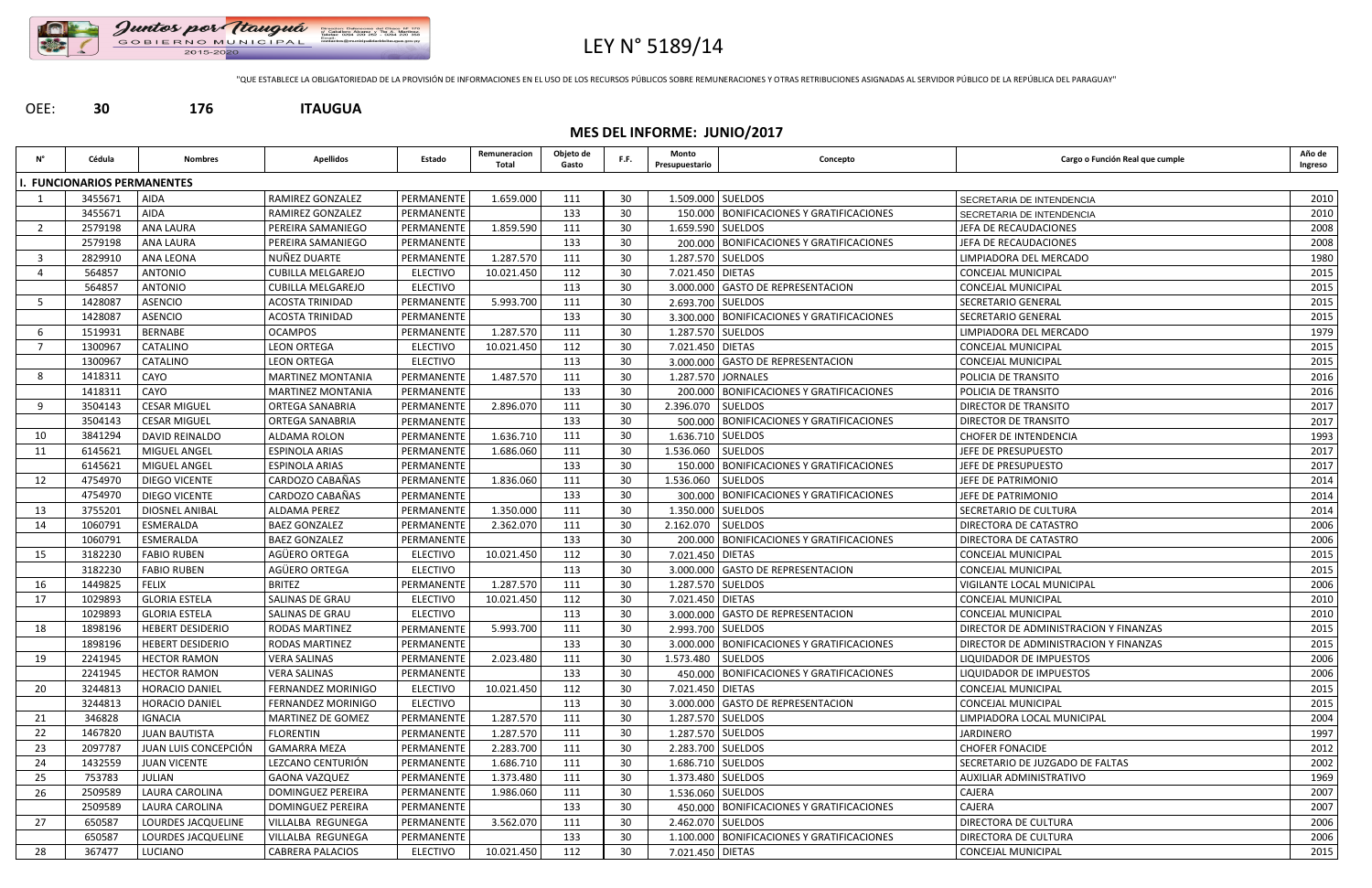|    | 367477  | LUCIANO                 | <b>CABRERA PALACIOS</b> | <b>ELECTIVO</b> |             | 113 | 30 | 3.000.000 GASTO DE REPRESENTACION                              | <b>CONCEJAL MUNICIPAL</b>                          | 2015 |
|----|---------|-------------------------|-------------------------|-----------------|-------------|-----|----|----------------------------------------------------------------|----------------------------------------------------|------|
| 29 | 4328779 | LUCIANO                 | <b>SALINAS JARA</b>     | <b>ELECTIVO</b> | 10.021.450  | 112 | 30 | 7.021.450 DIETAS                                               | <b>CONCEJAL MUNICIPAL</b>                          | 2015 |
|    | 4328779 | LUCIANO                 | <b>SALINAS JARA</b>     | <b>ELECTIVO</b> |             | 113 | 30 | 3.000.000 GASTO DE REPRESENTACION                              | <b>CONCEJAL MUNICIPAL</b>                          | 2015 |
| 30 | 2103146 | <b>LUIS ALBERTO</b>     | <b>ALVAREZ ISASI</b>    | PERMANENTE      | 3.662.070   | 111 | 30 | 2.162.070 SUELDOS                                              | <b>ENCARGADO DE DOC</b>                            | 2006 |
|    | 2103146 | <b>LUIS ALBERTO</b>     | <b>ALVAREZ ISASI</b>    | PERMANENTE      |             | 133 | 30 | 1.500.000 BONIFICACIONES Y GRATIFICACIONES                     | <b>ENCARGADO DE DOC</b>                            | 2006 |
| 31 | 1551213 | LUIS GONZAGA            | <b>TORRES ALFONSO</b>   | PERMANENTE      | 2.362.070   | 111 | 30 | 2.162.070 SUELDOS                                              | <b>AUXILIAR DE TRANSITO</b>                        | 2007 |
|    | 1551213 | LUIS GONZAGA            | <b>TORRES ALFONSO</b>   | PERMANENTE      |             | 133 | 30 | 200.000 BONIFICACIONES Y GRATIFICACIONES                       | <b>AUXILIAR DE TRANSITO</b>                        | 2007 |
| 32 | 3718511 | <b>MARIO GUSTAVO</b>    | <b>ORTIZ BOGARIN</b>    | <b>ELECTIVO</b> | 10.021.450  | 112 | 30 | 7.021.450 DIETAS                                               | CONCEJAL MUNICIPAL                                 | 2015 |
|    | 3718511 | <b>MARIO GUSTAVO</b>    | <b>ORTIZ BOGARIN</b>    | <b>ELECTIVO</b> |             | 113 | 30 | 3.000.000 GASTO DE REPRESENTACION                              | <b>CONCEJAL MUNICIPAL</b>                          | 2015 |
| 33 | 1769540 | <b>MIGUEL ANGEL</b>     | <b>MEZA ACOSTA</b>      | <b>ELECTIVO</b> | 12.751.100  | 112 | 30 | 5.183.100<br><b>DIETAS</b>                                     | INTENDENTE MUNICIPAL 2015/2020                     | 2015 |
|    | 1769540 | MIGUEL ANGEL            | MEZA ACOSTA             | <b>ELECTIVO</b> |             | 133 | 30 | <b>BONIFICACIONES Y GRATIFICACIONES</b><br>4.000.000           | INTENDENTE MUNICIPAL 2015/2020                     | 2015 |
|    | 1769540 | MIGUEL ANGEL            | <b>MEZA ACOSTA</b>      | <b>ELECTIVO</b> |             | 113 | 30 | 3.568.000 GASTO DE REPRESENTACION                              | INTENDENTE MUNICIPAL 2015/2020                     | 2015 |
| 34 | 1291426 | MIRIAN VIOLETA          | SALINAS SOSA            | <b>ELECTIVO</b> | 10.021.450  | 112 | 30 | 7.021.450 DIETAS                                               | <b>CONCEJAL MUNICIPAL</b>                          | 2010 |
|    | 1291426 | MIRIAN VIOLETA          | <b>SALINAS SOSA</b>     | <b>ELECTIVO</b> |             | 113 | 30 | 3.000.000 GASTO DE REPRESENTACION                              | CONCEJAL MUNICIPAL                                 | 2010 |
| 35 | 6616571 | MIRNA ELIZABETH         | RODAS ALCARAZ           | PERMANENTE      | 1.400.370   | 111 | 30 | <b>SUELDOS</b><br>1.400.370                                    | SECRETARIA DE DIRECCION DE SALUBRIDAD E HIGIENE    | 2014 |
| 36 | 5401266 | NOELIA TERESITA         | SANTACRUZ BOGARIN       | PERMANENTE      | 1.490.000   | 111 | 30 | <b>SUELDOS</b><br>1.390.000                                    | SECRETARIA DE LA DIRECCION DE RECURSOS HUMANOS     | 2014 |
|    | 5401266 | <b>NOELIA TERESITA</b>  | SANTACRUZ BOGARIN       | PERMANENTE      |             | 133 | 30 | 100.000<br>BONIFICACIONES Y GRATIFICACIONES                    | SECRETARIA DE LA DIRECCION DE RECURSOS HUMANOS     | 2014 |
| 37 | 3994625 | NORMA BEATRIZ           | NUÑEZ SALDIVAR          | PERMANENTE      | 1.500.000   | 111 | 30 | <b>SUELDOS</b><br>1.500.000                                    | SECRETARIA DE DIRECCION DE SALUBRIDAD E HIGIENE    | 2016 |
| 38 | 1738363 | ODULIO                  | <b>OJEDA GIMENEZ</b>    | PERMANENTE      | 1.087.570   | 111 | 30 | 1.087.570 SUELDOS                                              | SERENO DEPARTAMENTO OPERATIVO DE TRANSITO          | 2007 |
| 39 | 1527261 | <b>OSCAR ESTANISLAO</b> | <b>GONZALEZ VERA</b>    | PERMANENTE      | 2.896.070   | 111 | 30 | 2.396.070 SUELDOS                                              | JEFE DE APREMIOS                                   | 1997 |
|    | 1527261 | <b>OSCAR ESTANISLAO</b> | <b>GONZALEZ VERA</b>    | PERMANENTE      |             | 133 | 30 | <b>BONIFICACIONES Y GRATIFICACIONES</b><br>500.000             | JEFE DE APREMIOS                                   | 1997 |
| 40 | 1173239 | <b>RAMON</b>            | <b>CARBALLO BRITEZ</b>  | PERMANENTE      | 1.287.570   | 111 | 30 | 1.287.570 SUELDOS                                              | SERENO MERCADO MUNICIPAL                           | 2017 |
| 41 | 1261454 | RAMON                   | CARDOZO CAMPUZANO       | <b>ELECTIVO</b> | 10.021.450  | 112 | 30 | 7.021.450 DIETAS                                               | <b>CONCEJAL MUNICIPAL</b>                          | 2010 |
|    | 1261454 | RAMON                   | CARDOZO CAMPUZANO       | <b>ELECTIVO</b> |             | 113 | 30 | 3.000.000 GASTO DE REPRESENTACION                              | <b>CONCEJAL MUNICIPAL</b>                          | 2010 |
| 42 | 1111724 | <b>RAMONA</b>           | DURE CABAÑAS            | PERMANENTE      | 2.162.070   | 111 | 30 | 2.162.070 SUELDOS                                              | ASESORA DIRECCION DE DIRECCION DE RECURSOS HUMANOS | 2002 |
| 43 | 1988591 | ROLANDO DAVID           | <b>GIMENEZ ESCURRA</b>  | PERMANENTE      | 2.261.960   | 111 | 30 | <b>SUELDOS</b><br>2.261.960                                    | JUEZA DE FALTAS                                    | 2016 |
| 44 | 3545086 | <b>RUBEN ANTONIO</b>    | MORINIGO ORREGO         | PERMANENTE      | 2.512.070   | 111 | 30 | 2.162.070 SUELDOS                                              | SECRETARIO GENERAL JUNTA MUNICIPAL                 | 2003 |
|    | 3545086 | <b>RUBEN ANTONIO</b>    | MORINIGO ORREGO         | PERMANENTE      |             | 133 | 30 | 350.000 BONIFICACIONES Y GRATIFICACIONES                       | SECRETARIO GENERAL JUNTA MUNICIPAL                 | 2003 |
| 45 | 3335705 | <b>RUTH NATALIA</b>     | <b>RIVEROS RIQUELME</b> | PERMANENTE      | 1.659.000   | 111 | 30 | 1.659.000 SUELDOS                                              | AUXILIAR ADMINISTRATIVO DE LA JUNTA MUNICIPAL      | 2010 |
| 46 | 4171300 | SANDRA ELIZABETH        | CABAÑAS GALEANO         | PERMANENTE      | 1.287.570   | 111 | 30 | 1.287.570 SUELDOS                                              | AUXILIAR DE DIRECCIÓN DE TRANSITO                  | 2008 |
| 47 | 1990586 | <b>TOMAS</b>            | <b>RUIZ ROA</b>         | PERMANENTE      | 1.337.570   | 111 | 30 | 1.337.570 SUELDOS                                              | INSPECTOR DE MATADERÍA                             | 2007 |
| 48 | 1092187 | <b>TOMAS ANTONIO</b>    | MORINIGO GUERRERO       | <b>ELECTIVO</b> | 10.021.450  | 112 | 30 | 7.021.450 DIETAS                                               | CONCEJAL MUNICIPAL                                 | 2015 |
|    | 1092187 | <b>TOMAS ANTONIO</b>    | MORINIGO GUERRERO       | <b>ELECTIVO</b> |             | 113 | 30 | 3.000.000 GASTO DE REPRESENTACION                              | <b>CONCEJAL MUNICIPAL</b>                          | 2015 |
| 49 | 1450866 | <b>VICTORINO</b>        | <b>ORTEGA</b>           | PERMANENTE      | 1.287.570   | 111 | 30 | 1.287.570 SUELDOS                                              | ENCARGADO DE DEPOSITO                              | 1997 |
| 50 | 876164  | <b>WILFRIDO</b>         | DELGADO ROMERO          | <b>ELECTIVO</b> | 10.021.450  | 112 | 30 | 7.021.450 DIETAS                                               | <b>CONCEJAL MUNICIPAL</b>                          | 2010 |
|    | 876164  | <b>WILFRIDO</b>         | DELGADO ROMERO          | <b>ELECTIVO</b> |             | 113 | 30 | 3.000.000 GASTO DE REPRESENTACION<br><b>CONCEJAL MUNICIPAL</b> |                                                    | 2010 |
| 51 | 2918459 | <b>WILMA</b>            | ACUÑA MIRANDA           | PERMANENTE      | 3.066.110   | 111 | 30 | 2.016.110 SUELDOS                                              | <b>TESORERA</b>                                    | 2007 |
|    | 2918459 | <b>WILMA</b>            | ACUÑA MIRANDA           | PERMANENTE      |             | 133 | 30 | 1.050.000 BONIFICACIONES Y GRATIFICACIONES                     | <b>TESORERA</b>                                    | 2007 |
|    |         |                         |                         |                 | 212.382.020 |     |    | 212.382.020                                                    |                                                    |      |

#### **II. PERSONAL CONTRATADO**

|    | 329539  | <b>ADELA ELFIRIA</b>  | BARBOTE NAVARRO         | <b>CONTRATADO</b> | 1.080.000 | 144 | 30 | 1.080.000 JORNALES                   | ENCARGADA DE LIMPIADORAS DE LA INSTITUCION                | 2006 |
|----|---------|-----------------------|-------------------------|-------------------|-----------|-----|----|--------------------------------------|-----------------------------------------------------------|------|
|    | 5500932 | ALBA                  | <b>DUARTE DUARTE</b>    | <b>CONTRATADO</b> | 500.000   | 144 | 30 | 500.000 JORNALES                     | ASISTENTE DE INTENDENCIA                                  | 2017 |
|    | 2374148 | <b>ALCIDES</b>        | CARDOZO PATIÑO          | <b>CONTRATADO</b> | 1.190.000 | 144 | 30 | 1.190.000 JORNALES                   | <b>ENCARGADO DE COMISIONES VECINALES</b>                  | 2006 |
|    | 6377875 | <b>ALDO</b>           | ACOSTA VEGA             | <b>CONTRATADO</b> | 1.500.000 | 144 | 30 | 1.500.000 JORNALES                   | CHOFER DE CAMION VOLQUETE                                 | 2015 |
|    | 4752112 | ALDO ISAAC            | RODRIGUEZ ORTIZ         | <b>CONTRATADO</b> | 1.180.000 | 144 | 30 | 1.180.000 JORNALES                   | PERSONAL DE LA CUARILLA MUNICIPAL                         | 2016 |
|    | 1125750 | ALFREDO               | <b>MEDINA LOPEZ</b>     | <b>CONTRATADO</b> | 4.300.000 | 145 | 30 | 4.300.000   HONORARIOS PROFESIONALES | ASESOR EXTERNO                                            | 2016 |
|    | 809095  | AMADO                 | CARDOZO CAMPUZANO       | CONTRATADO        | 1.495.000 | 144 | 30 | 1.495.000 JORNALES                   | PERSONAL DE LA CUARILLA MUNICIPAL                         | 2006 |
|    | 1175896 | <b>AMADO</b>          | FERNANDEZ SANABRIA      | <b>CONTRATADO</b> | 1.160.000 | 144 | 30 | 1.160.000 JORNALES                   | NOTIFICADOR DE DIRCCIÓN DE SALUBRIDAD E HIGIENE           | 2001 |
|    | 7368308 | <b>ANALIA NOEMI</b>   | FERREIRA AGUILERA       | <b>CONTRATADO</b> | 800.000   | 144 | 30 | 800.000 JORNALES                     | GUIA MUSEO PARROQUIAL VIRGEN DEL ROSARIO                  | 2016 |
|    | 1396710 | <b>ANDRES</b>         | MANCUELLO               | <b>CONTRATADO</b> | 1.350.000 | 144 | 30 | 1.350.000 JORNALES                   | <b>ELECTRICISTA</b>                                       | 2006 |
|    | 1035413 | <b>ANDRES ABELINO</b> | CASTILLO                | <b>CONTRATADO</b> | 2.200.000 | 144 | 30 | 2.200.000   JORNALES                 | l CHOFER RETROEXCAVADORA                                  | 2008 |
| 12 | 3711339 | ANDRES SABINO         | I ZORRILLA GAMARRA      | <b>CONTRATADO</b> | 400.000   | 144 | 30 | 400.000 JORNALES                     | PROFESOR DEL CENTRO COMUNITARIO DEL ARTE DE ALDAMA CAÑADA | 2014 |
| 13 | 4845025 | <b>ANGEL RAMON</b>    | RIVEROS                 | <b>CONTRATADO</b> | 1.180.000 | 144 | 30 | 1.180.000 JORNALES                   | POLICIA DE TRANSITO                                       | 2016 |
|    | 527457  | <b>ANTONIA</b>        | SERVIAN NEDINA          | <b>CONTRATADO</b> | 1.200.000 | 144 | 30 | 1.200.000 JORNALES                   | COCINERA DE LA ESCUELA BÁSICA Nº 1019 ESPIRITU SANTO      | 2017 |
|    | 1046801 | <b>ANTONIO</b>        | ESTIGARRIBIA OVELAR     | <b>CONTRATADO</b> | 2.400.000 | 145 | 30 | 2.400.000   HONORARIOS PROFESIONALES | <b>DIRECTOR DE RECURSOS HUMANOS</b>                       | 2014 |
| 16 | 1425163 | ANTONIO DEMETRIO      | AGUILAR                 | <b>CONTRATADO</b> | 2.500.000 | 144 | 30 | 2.500.000 JORNALES                   | ENCARGADO DE MANTENIMIENTO VIAL                           | 2015 |
|    | 1995142 | ANUNCIO               | <b>FERREIRA SALINAS</b> | CONTRATADO        | 1.500.000 | 144 | 30 | 1.500.000 JORNALES                   | <b>ENCARGADO DEL CEMENTERIO</b>                           | 2006 |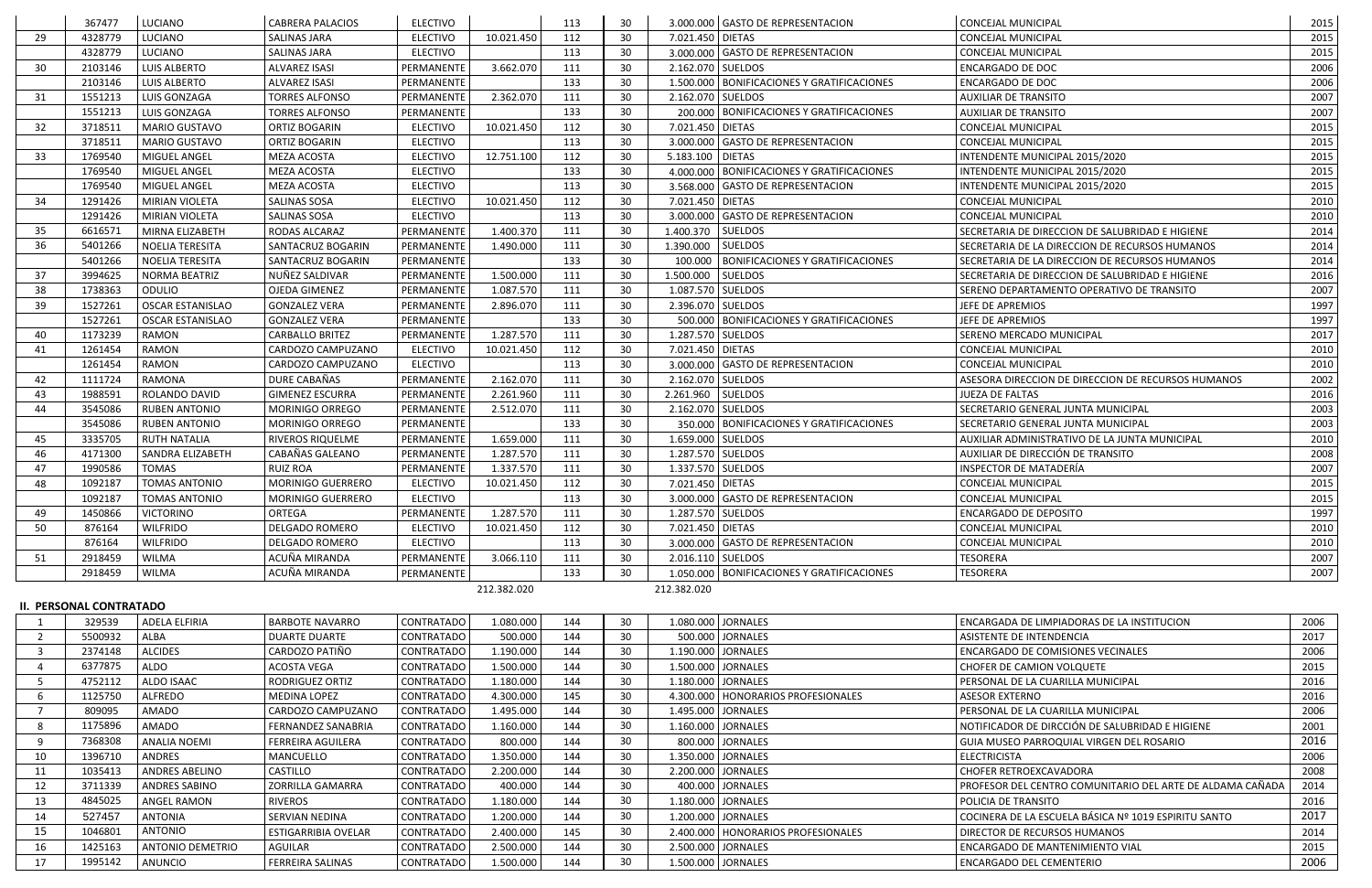| 3019326<br>30<br><b>ARNALDO CRISTINO</b><br>DIAZ BOBADILLA<br><b>CONTRATADO</b><br>1.180.000<br>144<br>1.180.000 JORNALES<br>2015<br>19<br>POLICIA DE TRANSITO<br>30<br>5307180<br>144<br>1.200.000 JORNALES<br>2012<br>20<br><b>ARTURO</b><br><b>SANABRIA TORRES</b><br><b>CONTRATADO</b><br>1.200.000<br>NOTIFICADOR DE OBRAS<br>30<br>2093968<br><b>ATANASIO</b><br>144<br>1.200.000 JORNALES<br>2006<br>21<br><b>GONZALEZ RUIZ DIAZ</b><br><b>CONTRATADO</b><br>1.200.000<br>VIGILANTE DEL CENTRO CULTURAL<br>30<br>2017<br>1723069<br><b>BAEZ</b><br><b>CONTRATADO</b><br>517.500 JORNALES<br>22<br><b>AUGUSTO SABINO</b><br>517.500<br>144<br>PERSONAL DE LA CUADRILLA MUNICIPAL<br>30<br>1630337<br><b>AURELIA</b><br>LOPEZ<br><b>CONTRATADO</b><br>1.495.000<br>144<br>1.495.000 JORNALES<br>23<br>2008<br>PERSONAL DE LA CUARILLA MUNICIPAL<br>144<br><b>BERNARDINO</b><br>CANDIA<br><b>CONTRATADO</b><br>1.495.000<br>30<br>1.495.000 JORNALES<br>24<br>2166986<br>2001<br>PERSONAL DE LA CUARILLA MUNICIPAL<br>30<br>2387158<br>144<br>1.240.000 JORNALES<br>25<br>BERNARDINO<br>OJEDA<br>CONTRATADO<br>1.240.000<br>2001<br>VIGILANTE DEL CENTRO CULTURAL<br><b>CONTRATADO</b><br>1.200.000 JORNALES<br>26<br>3426496<br><b>BLANCA CELINA</b><br><b>FLEITAS DE GAONA</b><br>1.200.000<br>144<br>30<br>COCINERA ESCUELA CONCEPCION LEYES DE CHAVEZ<br>2014<br>27<br>4672918<br><b>BLANCA JUSTINA</b><br>LOPEZ DE SANTACRUZ<br><b>CONTRATADO</b><br>2.000.000<br>144<br>30<br>2.000.000 JORNALES<br>2016<br>ENCARGADA DE LA SECRETARIA DE LA MUJER<br>30<br>5784480<br><b>CONTRATADO</b><br>1.600.000<br>144<br>1.600.000 JORNALES<br>28<br><b>BLAS HERMINIO</b><br>CARDOZO AMARILLA<br><b>CAJERO</b><br>2013<br>350.000<br>30<br>350.000 JORNALES<br>29<br>5379991<br><b>BRUNA YGNACIA</b><br><b>CONTRATADO</b><br>144<br>PROFESOR DEL CENTRO COMUNITARIO DE CONAVI III<br>2010<br>VEGA<br><b>CARLOS</b><br>2217811<br><b>ALFONSO CACERES</b><br><b>CONTRATADO</b><br>1.495.000<br>144<br>30<br>1.495.000 JORNALES<br>30<br>2010<br>PERSONAL DE LA CUARILLA MUNICIPAL<br>1810981<br><b>CONTRATADO</b><br>1.460.000<br>144<br>30<br>1.460.000 JORNALES<br>2006<br><b>CARLOS ALBERTO</b><br><b>ESPINOLA</b><br>31<br>SERENO CICLOVIA MUNICIPAL<br>4947780<br>30<br>32<br><b>CARLOS AUGUSTO</b><br><b>ROMERO GAMARRA</b><br>CONTRATADO<br>1.300.000<br>144<br>1.300.000 JORNALES<br>CHOFER DIRECCION DE ADMINISTRACIÓN<br>2012<br>30<br>1230922<br>1.500.000<br>144<br>1.500.000 JORNALES<br>33<br><b>CARLOS EDUARDO</b><br>RIVEROS OTERO<br><b>CONTRATADO</b><br>ENCARGADO DE OFICINA DE ACCESO A INFORMACIONES PUBLICAS<br>2010<br><b>CARLOS RUBÉN</b><br>30<br>1257725<br>34<br><b>RIVEROS</b><br>1.495.000<br>144<br>1.495.000 JORNALES<br>2006<br>CONTRATADO<br>PERSONAL DE LA CUARILLA MUNICIPAL<br>30<br>2342498<br>SALINAS SOSA<br><b>CONTRATADO</b><br>1.000.000<br>144<br>1.000.000 JORNALES<br>2006<br>35<br><b>CARLOS UBALDO</b><br>SERENO JUNTA MUNICIPAL<br>30<br>4694597<br>1.180.000 JORNALES<br>36<br><b>CARMEN DIANA</b><br><b>SERVIAN CENTURION</b><br><b>CONTRATADO</b><br>1.180.000<br>144<br>2006<br>SECRETARIA ASESORIA JURIDICA<br>30<br>4653056<br>144<br>1.000.000 JORNALES<br>AYUDANTE COCINA ESCUELA CONCEPCIÓN LEYES DE CHAVEZ<br>37<br><b>CAROLINA</b><br><b>CANTERO ARANA</b><br>CONTRATADO<br>1.000.000<br>2014<br>30<br>2016<br>4689541<br><b>CATALINA</b><br>1.000.000<br>144<br>1.000.000 JORNALES<br>38<br><b>FLEITAS PRESENTADO</b><br><b>CONTRATADO</b><br>AYUDANTE DE COCINA ESCUELA JUKYRYMI<br>30<br><b>CELSO</b><br>2316677<br>DIAZ FLORENTÍN<br>144<br><b>JORNALES</b><br>2017<br>39<br><b>CONTRATADO</b><br>1.495.000<br>1.495.000<br>PERSONAL DELA CUADRILLA MUNICIPAL<br>30<br>5631461<br>2016<br><b>CESAR FIDEL</b><br>800.000<br>800.000 JORNALES<br>40<br><b>GONZALEZ GONZALEZ</b><br><b>CONTRATADO</b><br>144<br>ORDENANZA DE LA JUNTA MUNICIPAL<br>30<br>144<br>4993881<br><b>JORNALES</b><br>2017<br><b>CESAR JESUS DAVID</b><br>OJEDA MARTINEZ<br><b>CONTRATADO</b><br>1.180.000<br>1.180.000<br>41<br>AGENTE MUNICIPAL DE TRANSITO<br>30<br>2046148<br>1.380.000<br><b>CHISTIAN BIENVENIDO</b><br><b>CANTERO NUNEZ</b><br><b>CONTRATADO</b><br>144<br>1.380.000 JORNALES<br>2016<br>42<br>POLICIA DE TRANSITO<br>30<br>1129825<br>144<br>43<br><b>CLAUDELINA</b><br>1.000.000<br>1.000.000 JORNALES<br>2014<br>ROJAS DE RIVEROS<br>CONTRATADO<br>AYUDANTE DE COCINA ESCUELA PROF. ESTANISLAO ESPINOLA<br>2540568<br>30<br><b>CLAUDIO DAVID</b><br>RAMIREZ GONZALEZ<br>1.000.000<br>144<br>1.000.000 JORNALES<br>44<br>CONTRATADO<br><b>PROFESOR DEL TALLER DE TEATRO</b><br>2011<br>30<br>5615895<br><b>CRISTHIAN ADOLFO</b><br>1.495.000<br>144<br>1.495.000 JORNALES<br>45<br><b>MARIQUE</b><br><b>CONTRATADO</b><br>PERSONAL DE LA CUADRILLA MUNICIPAL<br>30<br>2098056<br>144<br>46<br><b>CRISTHIAN MILCIADES</b><br><b>OLMEDO GAONA</b><br>CONTRATADO<br>1.300.000<br>1.300.000 JORNALES<br>2006<br>SERENO CENTRO CULTURAL<br>5013815<br>30<br><b>CRISTINA</b><br>ORTIZ<br>1.000.000<br>1.000.000 JORNALES<br><b>CONTRATADO</b><br>144<br>AYUDANTE DE COCINA ESCUELA URUNDE'Y<br>2014<br>47<br>6548480<br>30<br><b>ESCOBAR VEGA</b><br>144<br>1.180.000 JORNALES<br>48<br>CYNTHIA MARINA<br>CONTRATADO<br>1.180.000<br>POLICIA DE TRANSITO<br>2016<br>30<br>4212344<br><b>CYNTHIA RAMONA</b><br><b>CONTRATADO</b><br>1.278.000<br>1.278.000 JORNALES<br>PEREZ ACOSTA<br>144<br>2006<br>49<br>POLICIA DE TRANSITO<br>30<br>3861018<br>50<br><b>DAHIANA BEATRIZ</b><br>ZARZA VEGA<br><b>CONTRATADO</b><br>895.000<br>144<br>895.000 JORNALES<br>AUXILIAR SECRETARIA ESCUELA DE TEATRO<br>2015<br>3983099<br>30<br><b>FABIO PALACIOS</b><br>CONTRATADO<br>800.000<br>800.000 JORNALES<br>PROFESOR DE GUITARRA<br>51<br><b>DAMYR FABIAN</b><br>144<br>2011<br>30<br>2392439<br><b>DANELIA ROSALBA</b><br>CACERES DE BAEZ<br>CONTRATADO<br>1.200.000<br>144<br>1.200.000 JORNALES<br>2010<br>-52<br>ASISTENTE DE SECRETARIA DE ACCION SOCIAL<br>DANIEL<br>30<br>1256862<br>PATIÑO GALEANO<br>144<br>1.495.000 JORNALES<br>CONTRATADO<br>1.495.000<br>2004<br>-53<br>PERSONAL DE LA CUARILLA MUNICIPAL<br><b>DARIO ANTONIO</b><br>30<br>4756920<br>PALACIO BENITEZ<br>800.000<br>800.000 JORNALES<br>2016<br>54<br>CONTRATADO<br>144<br>COBRADOR DEL MERCADO MUNICIPAL<br>DEL ROSARIO<br>30<br>1503595<br>QUIÑONEZ CABAÑAS<br>144<br>CONTRATADO<br>500.000 JORNALES<br>2016<br>55<br>500.000<br>ENCARGADA DE COMERCIALIZACIÓN DE PRODUCTOS ARTESANIA DE ÑANDUTI<br>56<br>1551577<br>DEOLINDA RAMONA<br><b>GIMENEZ BERKHOLTZ</b><br>CONTRATADO<br>650.000<br>144<br>30<br>650.000 JORNALES<br>2011<br>PROFESORA DEL CENTRO COMUNITARIO DEL ARTE DE ALDAMA CAÑADA<br>30<br>5781796<br><b>DERLIS DAVID</b><br>1.000.000 JORNALES<br>57<br><b>ACOSTA ROJAS</b><br>CONTRATADO<br>1.000.000<br>144<br>2015<br>AUXILIAR ADMINISTRATIVO<br>3323891<br>30<br>58<br><b>DERLIS JOAQUIN</b><br>CONTRATADO<br>2.200.000 JORNALES<br>JEFE DE CATASTRO<br><b>CORREA OCAMPOS</b><br>2.200.000<br>144<br>2001<br>30<br>1223116<br><b>EDUARDO</b><br>RAMIREZ<br>CONTRATADO<br>2.650.000<br>144<br>2.650.000 JORNALES<br><b>CHOFER MOTONIVELADORA</b><br>2010<br>59<br>EDUARDO<br>30<br>6263431<br>2017<br>60<br>ALDANA ESCURRA<br>144<br>CONTRATADO<br>1.180.000<br>1.180.000 JORNALES<br>POLICIA DE TRANSITO<br>1823791<br>30<br><b>ELOISA</b><br>CANDIA<br>1.160.000 JORNALES<br>LIMPIADORA DE LA INSTITUCIÓN<br>CONTRATADO<br>1.160.000<br>144<br>2001<br>61<br>925860<br>30<br><b>ELVIRA</b><br>MANCUELLO<br>CONTRATADO<br>1.000.000<br>144<br>1.000.000 JORNALES<br>AYUDANTE DE COCINA ESCUELA URUNDE'Y<br>2015<br>62<br><b>EMILIANO</b><br>30<br>1701557<br>2013<br><b>DIAZ</b><br>144<br>2.184.000 JORNALES<br>63<br>CONTRATADO<br>2.184.000<br>CHOFER CUADRILLA MUNICIPAL<br>5421873<br>30<br>EMMANUEL<br>LOPEZ CORONEL<br>2016<br>64<br>CONTRATADO<br>1.495.000<br>144<br>1.495.000 JORNALES<br>PERSONAL DE LA CUARILLA MUNICIPAL<br>30<br>3690061<br><b>ENRIQUE ALBERTO</b><br>144<br>1.200.000 JORNALES<br>2012<br>65<br><b>ESCOBAR OVELAR</b><br>CONTRATADO<br>1.200.000<br>CONSULTORIA Y FORTALECIMIENTO DE LOS CENTROS COMUNITARIOS<br>30<br>4217029<br>800.000 JORNALES<br>66<br><b>FABIAN CONCEPCION</b><br>RODAS JAIME<br>CONTRATADO<br>800.000<br>144<br>2016<br>ENCARGADO DE ESTACIONAMIENTO<br>30<br>2072917<br>2001<br><b>FAUSTO</b><br>144<br>67<br><b>GALEANO GUERRERO</b><br>1.500.000 JORNALES<br>CONTRATADO<br>1.500.000<br>SEPULTURERO DEL CEMENTERIO MUNICIPAL<br>1297237<br>30<br>2016<br><b>FEDERICO</b><br>145<br>68<br><b>MARECOS HERMOSILLA</b><br><b>CONTRATADO</b><br>1.800.000<br>1.800.000   HONORARIOS PROFESIONALES<br>ASESOR DEL DEPARTAMENTO DE CULTURA<br>30<br>2913774<br>2011<br><b>FELICIA</b><br>SERVIAN OJEDA<br>CONTRATADO<br>1.000.000<br>144<br>1.000.000 JORNALES<br>69<br>LIMPIADORA DEL CENTRO CULTURAL | 18 | 2547295 | ARMINDA | <b>ACOSTA RIVEROS</b> | <b>CONTRATADO</b> | 1.495.000 | 144 | 30 | 1.495.000 JORNALES | PERSONAL DE LA CUARILLA MUNICIPAL | 2012 |
|---------------------------------------------------------------------------------------------------------------------------------------------------------------------------------------------------------------------------------------------------------------------------------------------------------------------------------------------------------------------------------------------------------------------------------------------------------------------------------------------------------------------------------------------------------------------------------------------------------------------------------------------------------------------------------------------------------------------------------------------------------------------------------------------------------------------------------------------------------------------------------------------------------------------------------------------------------------------------------------------------------------------------------------------------------------------------------------------------------------------------------------------------------------------------------------------------------------------------------------------------------------------------------------------------------------------------------------------------------------------------------------------------------------------------------------------------------------------------------------------------------------------------------------------------------------------------------------------------------------------------------------------------------------------------------------------------------------------------------------------------------------------------------------------------------------------------------------------------------------------------------------------------------------------------------------------------------------------------------------------------------------------------------------------------------------------------------------------------------------------------------------------------------------------------------------------------------------------------------------------------------------------------------------------------------------------------------------------------------------------------------------------------------------------------------------------------------------------------------------------------------------------------------------------------------------------------------------------------------------------------------------------------------------------------------------------------------------------------------------------------------------------------------------------------------------------------------------------------------------------------------------------------------------------------------------------------------------------------------------------------------------------------------------------------------------------------------------------------------------------------------------------------------------------------------------------------------------------------------------------------------------------------------------------------------------------------------------------------------------------------------------------------------------------------------------------------------------------------------------------------------------------------------------------------------------------------------------------------------------------------------------------------------------------------------------------------------------------------------------------------------------------------------------------------------------------------------------------------------------------------------------------------------------------------------------------------------------------------------------------------------------------------------------------------------------------------------------------------------------------------------------------------------------------------------------------------------------------------------------------------------------------------------------------------------------------------------------------------------------------------------------------------------------------------------------------------------------------------------------------------------------------------------------------------------------------------------------------------------------------------------------------------------------------------------------------------------------------------------------------------------------------------------------------------------------------------------------------------------------------------------------------------------------------------------------------------------------------------------------------------------------------------------------------------------------------------------------------------------------------------------------------------------------------------------------------------------------------------------------------------------------------------------------------------------------------------------------------------------------------------------------------------------------------------------------------------------------------------------------------------------------------------------------------------------------------------------------------------------------------------------------------------------------------------------------------------------------------------------------------------------------------------------------------------------------------------------------------------------------------------------------------------------------------------------------------------------------------------------------------------------------------------------------------------------------------------------------------------------------------------------------------------------------------------------------------------------------------------------------------------------------------------------------------------------------------------------------------------------------------------------------------------------------------------------------------------------------------------------------------------------------------------------------------------------------------------------------------------------------------------------------------------------------------------------------------------------------------------------------------------------------------------------------------------------------------------------------------------------------------------------------------------------------------------------------------------------------------------------------------------------------------------------------------------------------------------------------------------------------------------------------------------------------------------------------------------------------------------------------------------------------------------------------------------------------------------------------------------------------------------------------------------------------------------------------------------------------------------------------------------------------------------------------------------------------------------------------------------------------------------------------------------------------------------------------------------------------------------------------------------------------------------------------------------------------------------------------------------------------------------------------------------------------------------------------------------------------------------------------------------------------------------------------------------------------------------------------------------------------------------------------------------------------------------------------------------------------------------------------------------------------------------------------------------------------------------------------------------------------------------------------------------------------------------------------------------------------------------------------------------------------------------------------------------------------------------------------------------------------------------------------------------------------------------------------------------------------------------------------------------------------------------------------------------------------------------------------------------------------------------------------------------------|----|---------|---------|-----------------------|-------------------|-----------|-----|----|--------------------|-----------------------------------|------|
|                                                                                                                                                                                                                                                                                                                                                                                                                                                                                                                                                                                                                                                                                                                                                                                                                                                                                                                                                                                                                                                                                                                                                                                                                                                                                                                                                                                                                                                                                                                                                                                                                                                                                                                                                                                                                                                                                                                                                                                                                                                                                                                                                                                                                                                                                                                                                                                                                                                                                                                                                                                                                                                                                                                                                                                                                                                                                                                                                                                                                                                                                                                                                                                                                                                                                                                                                                                                                                                                                                                                                                                                                                                                                                                                                                                                                                                                                                                                                                                                                                                                                                                                                                                                                                                                                                                                                                                                                                                                                                                                                                                                                                                                                                                                                                                                                                                                                                                                                                                                                                                                                                                                                                                                                                                                                                                                                                                                                                                                                                                                                                                                                                                                                                                                                                                                                                                                                                                                                                                                                                                                                                                                                                                                                                                                                                                                                                                                                                                                                                                                                                                                                                                                                                                                                                                                                                                                                                                                                                                                                                                                                                                                                                                                                                                                                                                                                                                                                                                                                                                                                                                                                                                                                                                                                                                                                                                                                                                                                                                                                                                                                                                                                                                                                                                                                                                                                                                                                                                                                                                                                                                                                                                                                                                                                                                                                                                                                                         |    |         |         |                       |                   |           |     |    |                    |                                   |      |
|                                                                                                                                                                                                                                                                                                                                                                                                                                                                                                                                                                                                                                                                                                                                                                                                                                                                                                                                                                                                                                                                                                                                                                                                                                                                                                                                                                                                                                                                                                                                                                                                                                                                                                                                                                                                                                                                                                                                                                                                                                                                                                                                                                                                                                                                                                                                                                                                                                                                                                                                                                                                                                                                                                                                                                                                                                                                                                                                                                                                                                                                                                                                                                                                                                                                                                                                                                                                                                                                                                                                                                                                                                                                                                                                                                                                                                                                                                                                                                                                                                                                                                                                                                                                                                                                                                                                                                                                                                                                                                                                                                                                                                                                                                                                                                                                                                                                                                                                                                                                                                                                                                                                                                                                                                                                                                                                                                                                                                                                                                                                                                                                                                                                                                                                                                                                                                                                                                                                                                                                                                                                                                                                                                                                                                                                                                                                                                                                                                                                                                                                                                                                                                                                                                                                                                                                                                                                                                                                                                                                                                                                                                                                                                                                                                                                                                                                                                                                                                                                                                                                                                                                                                                                                                                                                                                                                                                                                                                                                                                                                                                                                                                                                                                                                                                                                                                                                                                                                                                                                                                                                                                                                                                                                                                                                                                                                                                                                                         |    |         |         |                       |                   |           |     |    |                    |                                   |      |
|                                                                                                                                                                                                                                                                                                                                                                                                                                                                                                                                                                                                                                                                                                                                                                                                                                                                                                                                                                                                                                                                                                                                                                                                                                                                                                                                                                                                                                                                                                                                                                                                                                                                                                                                                                                                                                                                                                                                                                                                                                                                                                                                                                                                                                                                                                                                                                                                                                                                                                                                                                                                                                                                                                                                                                                                                                                                                                                                                                                                                                                                                                                                                                                                                                                                                                                                                                                                                                                                                                                                                                                                                                                                                                                                                                                                                                                                                                                                                                                                                                                                                                                                                                                                                                                                                                                                                                                                                                                                                                                                                                                                                                                                                                                                                                                                                                                                                                                                                                                                                                                                                                                                                                                                                                                                                                                                                                                                                                                                                                                                                                                                                                                                                                                                                                                                                                                                                                                                                                                                                                                                                                                                                                                                                                                                                                                                                                                                                                                                                                                                                                                                                                                                                                                                                                                                                                                                                                                                                                                                                                                                                                                                                                                                                                                                                                                                                                                                                                                                                                                                                                                                                                                                                                                                                                                                                                                                                                                                                                                                                                                                                                                                                                                                                                                                                                                                                                                                                                                                                                                                                                                                                                                                                                                                                                                                                                                                                                         |    |         |         |                       |                   |           |     |    |                    |                                   |      |
|                                                                                                                                                                                                                                                                                                                                                                                                                                                                                                                                                                                                                                                                                                                                                                                                                                                                                                                                                                                                                                                                                                                                                                                                                                                                                                                                                                                                                                                                                                                                                                                                                                                                                                                                                                                                                                                                                                                                                                                                                                                                                                                                                                                                                                                                                                                                                                                                                                                                                                                                                                                                                                                                                                                                                                                                                                                                                                                                                                                                                                                                                                                                                                                                                                                                                                                                                                                                                                                                                                                                                                                                                                                                                                                                                                                                                                                                                                                                                                                                                                                                                                                                                                                                                                                                                                                                                                                                                                                                                                                                                                                                                                                                                                                                                                                                                                                                                                                                                                                                                                                                                                                                                                                                                                                                                                                                                                                                                                                                                                                                                                                                                                                                                                                                                                                                                                                                                                                                                                                                                                                                                                                                                                                                                                                                                                                                                                                                                                                                                                                                                                                                                                                                                                                                                                                                                                                                                                                                                                                                                                                                                                                                                                                                                                                                                                                                                                                                                                                                                                                                                                                                                                                                                                                                                                                                                                                                                                                                                                                                                                                                                                                                                                                                                                                                                                                                                                                                                                                                                                                                                                                                                                                                                                                                                                                                                                                                                                         |    |         |         |                       |                   |           |     |    |                    |                                   |      |
|                                                                                                                                                                                                                                                                                                                                                                                                                                                                                                                                                                                                                                                                                                                                                                                                                                                                                                                                                                                                                                                                                                                                                                                                                                                                                                                                                                                                                                                                                                                                                                                                                                                                                                                                                                                                                                                                                                                                                                                                                                                                                                                                                                                                                                                                                                                                                                                                                                                                                                                                                                                                                                                                                                                                                                                                                                                                                                                                                                                                                                                                                                                                                                                                                                                                                                                                                                                                                                                                                                                                                                                                                                                                                                                                                                                                                                                                                                                                                                                                                                                                                                                                                                                                                                                                                                                                                                                                                                                                                                                                                                                                                                                                                                                                                                                                                                                                                                                                                                                                                                                                                                                                                                                                                                                                                                                                                                                                                                                                                                                                                                                                                                                                                                                                                                                                                                                                                                                                                                                                                                                                                                                                                                                                                                                                                                                                                                                                                                                                                                                                                                                                                                                                                                                                                                                                                                                                                                                                                                                                                                                                                                                                                                                                                                                                                                                                                                                                                                                                                                                                                                                                                                                                                                                                                                                                                                                                                                                                                                                                                                                                                                                                                                                                                                                                                                                                                                                                                                                                                                                                                                                                                                                                                                                                                                                                                                                                                                         |    |         |         |                       |                   |           |     |    |                    |                                   |      |
|                                                                                                                                                                                                                                                                                                                                                                                                                                                                                                                                                                                                                                                                                                                                                                                                                                                                                                                                                                                                                                                                                                                                                                                                                                                                                                                                                                                                                                                                                                                                                                                                                                                                                                                                                                                                                                                                                                                                                                                                                                                                                                                                                                                                                                                                                                                                                                                                                                                                                                                                                                                                                                                                                                                                                                                                                                                                                                                                                                                                                                                                                                                                                                                                                                                                                                                                                                                                                                                                                                                                                                                                                                                                                                                                                                                                                                                                                                                                                                                                                                                                                                                                                                                                                                                                                                                                                                                                                                                                                                                                                                                                                                                                                                                                                                                                                                                                                                                                                                                                                                                                                                                                                                                                                                                                                                                                                                                                                                                                                                                                                                                                                                                                                                                                                                                                                                                                                                                                                                                                                                                                                                                                                                                                                                                                                                                                                                                                                                                                                                                                                                                                                                                                                                                                                                                                                                                                                                                                                                                                                                                                                                                                                                                                                                                                                                                                                                                                                                                                                                                                                                                                                                                                                                                                                                                                                                                                                                                                                                                                                                                                                                                                                                                                                                                                                                                                                                                                                                                                                                                                                                                                                                                                                                                                                                                                                                                                                                         |    |         |         |                       |                   |           |     |    |                    |                                   |      |
|                                                                                                                                                                                                                                                                                                                                                                                                                                                                                                                                                                                                                                                                                                                                                                                                                                                                                                                                                                                                                                                                                                                                                                                                                                                                                                                                                                                                                                                                                                                                                                                                                                                                                                                                                                                                                                                                                                                                                                                                                                                                                                                                                                                                                                                                                                                                                                                                                                                                                                                                                                                                                                                                                                                                                                                                                                                                                                                                                                                                                                                                                                                                                                                                                                                                                                                                                                                                                                                                                                                                                                                                                                                                                                                                                                                                                                                                                                                                                                                                                                                                                                                                                                                                                                                                                                                                                                                                                                                                                                                                                                                                                                                                                                                                                                                                                                                                                                                                                                                                                                                                                                                                                                                                                                                                                                                                                                                                                                                                                                                                                                                                                                                                                                                                                                                                                                                                                                                                                                                                                                                                                                                                                                                                                                                                                                                                                                                                                                                                                                                                                                                                                                                                                                                                                                                                                                                                                                                                                                                                                                                                                                                                                                                                                                                                                                                                                                                                                                                                                                                                                                                                                                                                                                                                                                                                                                                                                                                                                                                                                                                                                                                                                                                                                                                                                                                                                                                                                                                                                                                                                                                                                                                                                                                                                                                                                                                                                                         |    |         |         |                       |                   |           |     |    |                    |                                   |      |
|                                                                                                                                                                                                                                                                                                                                                                                                                                                                                                                                                                                                                                                                                                                                                                                                                                                                                                                                                                                                                                                                                                                                                                                                                                                                                                                                                                                                                                                                                                                                                                                                                                                                                                                                                                                                                                                                                                                                                                                                                                                                                                                                                                                                                                                                                                                                                                                                                                                                                                                                                                                                                                                                                                                                                                                                                                                                                                                                                                                                                                                                                                                                                                                                                                                                                                                                                                                                                                                                                                                                                                                                                                                                                                                                                                                                                                                                                                                                                                                                                                                                                                                                                                                                                                                                                                                                                                                                                                                                                                                                                                                                                                                                                                                                                                                                                                                                                                                                                                                                                                                                                                                                                                                                                                                                                                                                                                                                                                                                                                                                                                                                                                                                                                                                                                                                                                                                                                                                                                                                                                                                                                                                                                                                                                                                                                                                                                                                                                                                                                                                                                                                                                                                                                                                                                                                                                                                                                                                                                                                                                                                                                                                                                                                                                                                                                                                                                                                                                                                                                                                                                                                                                                                                                                                                                                                                                                                                                                                                                                                                                                                                                                                                                                                                                                                                                                                                                                                                                                                                                                                                                                                                                                                                                                                                                                                                                                                                                         |    |         |         |                       |                   |           |     |    |                    |                                   |      |
|                                                                                                                                                                                                                                                                                                                                                                                                                                                                                                                                                                                                                                                                                                                                                                                                                                                                                                                                                                                                                                                                                                                                                                                                                                                                                                                                                                                                                                                                                                                                                                                                                                                                                                                                                                                                                                                                                                                                                                                                                                                                                                                                                                                                                                                                                                                                                                                                                                                                                                                                                                                                                                                                                                                                                                                                                                                                                                                                                                                                                                                                                                                                                                                                                                                                                                                                                                                                                                                                                                                                                                                                                                                                                                                                                                                                                                                                                                                                                                                                                                                                                                                                                                                                                                                                                                                                                                                                                                                                                                                                                                                                                                                                                                                                                                                                                                                                                                                                                                                                                                                                                                                                                                                                                                                                                                                                                                                                                                                                                                                                                                                                                                                                                                                                                                                                                                                                                                                                                                                                                                                                                                                                                                                                                                                                                                                                                                                                                                                                                                                                                                                                                                                                                                                                                                                                                                                                                                                                                                                                                                                                                                                                                                                                                                                                                                                                                                                                                                                                                                                                                                                                                                                                                                                                                                                                                                                                                                                                                                                                                                                                                                                                                                                                                                                                                                                                                                                                                                                                                                                                                                                                                                                                                                                                                                                                                                                                                                         |    |         |         |                       |                   |           |     |    |                    |                                   |      |
|                                                                                                                                                                                                                                                                                                                                                                                                                                                                                                                                                                                                                                                                                                                                                                                                                                                                                                                                                                                                                                                                                                                                                                                                                                                                                                                                                                                                                                                                                                                                                                                                                                                                                                                                                                                                                                                                                                                                                                                                                                                                                                                                                                                                                                                                                                                                                                                                                                                                                                                                                                                                                                                                                                                                                                                                                                                                                                                                                                                                                                                                                                                                                                                                                                                                                                                                                                                                                                                                                                                                                                                                                                                                                                                                                                                                                                                                                                                                                                                                                                                                                                                                                                                                                                                                                                                                                                                                                                                                                                                                                                                                                                                                                                                                                                                                                                                                                                                                                                                                                                                                                                                                                                                                                                                                                                                                                                                                                                                                                                                                                                                                                                                                                                                                                                                                                                                                                                                                                                                                                                                                                                                                                                                                                                                                                                                                                                                                                                                                                                                                                                                                                                                                                                                                                                                                                                                                                                                                                                                                                                                                                                                                                                                                                                                                                                                                                                                                                                                                                                                                                                                                                                                                                                                                                                                                                                                                                                                                                                                                                                                                                                                                                                                                                                                                                                                                                                                                                                                                                                                                                                                                                                                                                                                                                                                                                                                                                                         |    |         |         |                       |                   |           |     |    |                    |                                   |      |
|                                                                                                                                                                                                                                                                                                                                                                                                                                                                                                                                                                                                                                                                                                                                                                                                                                                                                                                                                                                                                                                                                                                                                                                                                                                                                                                                                                                                                                                                                                                                                                                                                                                                                                                                                                                                                                                                                                                                                                                                                                                                                                                                                                                                                                                                                                                                                                                                                                                                                                                                                                                                                                                                                                                                                                                                                                                                                                                                                                                                                                                                                                                                                                                                                                                                                                                                                                                                                                                                                                                                                                                                                                                                                                                                                                                                                                                                                                                                                                                                                                                                                                                                                                                                                                                                                                                                                                                                                                                                                                                                                                                                                                                                                                                                                                                                                                                                                                                                                                                                                                                                                                                                                                                                                                                                                                                                                                                                                                                                                                                                                                                                                                                                                                                                                                                                                                                                                                                                                                                                                                                                                                                                                                                                                                                                                                                                                                                                                                                                                                                                                                                                                                                                                                                                                                                                                                                                                                                                                                                                                                                                                                                                                                                                                                                                                                                                                                                                                                                                                                                                                                                                                                                                                                                                                                                                                                                                                                                                                                                                                                                                                                                                                                                                                                                                                                                                                                                                                                                                                                                                                                                                                                                                                                                                                                                                                                                                                                         |    |         |         |                       |                   |           |     |    |                    |                                   |      |
|                                                                                                                                                                                                                                                                                                                                                                                                                                                                                                                                                                                                                                                                                                                                                                                                                                                                                                                                                                                                                                                                                                                                                                                                                                                                                                                                                                                                                                                                                                                                                                                                                                                                                                                                                                                                                                                                                                                                                                                                                                                                                                                                                                                                                                                                                                                                                                                                                                                                                                                                                                                                                                                                                                                                                                                                                                                                                                                                                                                                                                                                                                                                                                                                                                                                                                                                                                                                                                                                                                                                                                                                                                                                                                                                                                                                                                                                                                                                                                                                                                                                                                                                                                                                                                                                                                                                                                                                                                                                                                                                                                                                                                                                                                                                                                                                                                                                                                                                                                                                                                                                                                                                                                                                                                                                                                                                                                                                                                                                                                                                                                                                                                                                                                                                                                                                                                                                                                                                                                                                                                                                                                                                                                                                                                                                                                                                                                                                                                                                                                                                                                                                                                                                                                                                                                                                                                                                                                                                                                                                                                                                                                                                                                                                                                                                                                                                                                                                                                                                                                                                                                                                                                                                                                                                                                                                                                                                                                                                                                                                                                                                                                                                                                                                                                                                                                                                                                                                                                                                                                                                                                                                                                                                                                                                                                                                                                                                                                         |    |         |         |                       |                   |           |     |    |                    |                                   |      |
|                                                                                                                                                                                                                                                                                                                                                                                                                                                                                                                                                                                                                                                                                                                                                                                                                                                                                                                                                                                                                                                                                                                                                                                                                                                                                                                                                                                                                                                                                                                                                                                                                                                                                                                                                                                                                                                                                                                                                                                                                                                                                                                                                                                                                                                                                                                                                                                                                                                                                                                                                                                                                                                                                                                                                                                                                                                                                                                                                                                                                                                                                                                                                                                                                                                                                                                                                                                                                                                                                                                                                                                                                                                                                                                                                                                                                                                                                                                                                                                                                                                                                                                                                                                                                                                                                                                                                                                                                                                                                                                                                                                                                                                                                                                                                                                                                                                                                                                                                                                                                                                                                                                                                                                                                                                                                                                                                                                                                                                                                                                                                                                                                                                                                                                                                                                                                                                                                                                                                                                                                                                                                                                                                                                                                                                                                                                                                                                                                                                                                                                                                                                                                                                                                                                                                                                                                                                                                                                                                                                                                                                                                                                                                                                                                                                                                                                                                                                                                                                                                                                                                                                                                                                                                                                                                                                                                                                                                                                                                                                                                                                                                                                                                                                                                                                                                                                                                                                                                                                                                                                                                                                                                                                                                                                                                                                                                                                                                                         |    |         |         |                       |                   |           |     |    |                    |                                   |      |
|                                                                                                                                                                                                                                                                                                                                                                                                                                                                                                                                                                                                                                                                                                                                                                                                                                                                                                                                                                                                                                                                                                                                                                                                                                                                                                                                                                                                                                                                                                                                                                                                                                                                                                                                                                                                                                                                                                                                                                                                                                                                                                                                                                                                                                                                                                                                                                                                                                                                                                                                                                                                                                                                                                                                                                                                                                                                                                                                                                                                                                                                                                                                                                                                                                                                                                                                                                                                                                                                                                                                                                                                                                                                                                                                                                                                                                                                                                                                                                                                                                                                                                                                                                                                                                                                                                                                                                                                                                                                                                                                                                                                                                                                                                                                                                                                                                                                                                                                                                                                                                                                                                                                                                                                                                                                                                                                                                                                                                                                                                                                                                                                                                                                                                                                                                                                                                                                                                                                                                                                                                                                                                                                                                                                                                                                                                                                                                                                                                                                                                                                                                                                                                                                                                                                                                                                                                                                                                                                                                                                                                                                                                                                                                                                                                                                                                                                                                                                                                                                                                                                                                                                                                                                                                                                                                                                                                                                                                                                                                                                                                                                                                                                                                                                                                                                                                                                                                                                                                                                                                                                                                                                                                                                                                                                                                                                                                                                                                         |    |         |         |                       |                   |           |     |    |                    |                                   |      |
|                                                                                                                                                                                                                                                                                                                                                                                                                                                                                                                                                                                                                                                                                                                                                                                                                                                                                                                                                                                                                                                                                                                                                                                                                                                                                                                                                                                                                                                                                                                                                                                                                                                                                                                                                                                                                                                                                                                                                                                                                                                                                                                                                                                                                                                                                                                                                                                                                                                                                                                                                                                                                                                                                                                                                                                                                                                                                                                                                                                                                                                                                                                                                                                                                                                                                                                                                                                                                                                                                                                                                                                                                                                                                                                                                                                                                                                                                                                                                                                                                                                                                                                                                                                                                                                                                                                                                                                                                                                                                                                                                                                                                                                                                                                                                                                                                                                                                                                                                                                                                                                                                                                                                                                                                                                                                                                                                                                                                                                                                                                                                                                                                                                                                                                                                                                                                                                                                                                                                                                                                                                                                                                                                                                                                                                                                                                                                                                                                                                                                                                                                                                                                                                                                                                                                                                                                                                                                                                                                                                                                                                                                                                                                                                                                                                                                                                                                                                                                                                                                                                                                                                                                                                                                                                                                                                                                                                                                                                                                                                                                                                                                                                                                                                                                                                                                                                                                                                                                                                                                                                                                                                                                                                                                                                                                                                                                                                                                                         |    |         |         |                       |                   |           |     |    |                    |                                   |      |
|                                                                                                                                                                                                                                                                                                                                                                                                                                                                                                                                                                                                                                                                                                                                                                                                                                                                                                                                                                                                                                                                                                                                                                                                                                                                                                                                                                                                                                                                                                                                                                                                                                                                                                                                                                                                                                                                                                                                                                                                                                                                                                                                                                                                                                                                                                                                                                                                                                                                                                                                                                                                                                                                                                                                                                                                                                                                                                                                                                                                                                                                                                                                                                                                                                                                                                                                                                                                                                                                                                                                                                                                                                                                                                                                                                                                                                                                                                                                                                                                                                                                                                                                                                                                                                                                                                                                                                                                                                                                                                                                                                                                                                                                                                                                                                                                                                                                                                                                                                                                                                                                                                                                                                                                                                                                                                                                                                                                                                                                                                                                                                                                                                                                                                                                                                                                                                                                                                                                                                                                                                                                                                                                                                                                                                                                                                                                                                                                                                                                                                                                                                                                                                                                                                                                                                                                                                                                                                                                                                                                                                                                                                                                                                                                                                                                                                                                                                                                                                                                                                                                                                                                                                                                                                                                                                                                                                                                                                                                                                                                                                                                                                                                                                                                                                                                                                                                                                                                                                                                                                                                                                                                                                                                                                                                                                                                                                                                                                         |    |         |         |                       |                   |           |     |    |                    |                                   |      |
|                                                                                                                                                                                                                                                                                                                                                                                                                                                                                                                                                                                                                                                                                                                                                                                                                                                                                                                                                                                                                                                                                                                                                                                                                                                                                                                                                                                                                                                                                                                                                                                                                                                                                                                                                                                                                                                                                                                                                                                                                                                                                                                                                                                                                                                                                                                                                                                                                                                                                                                                                                                                                                                                                                                                                                                                                                                                                                                                                                                                                                                                                                                                                                                                                                                                                                                                                                                                                                                                                                                                                                                                                                                                                                                                                                                                                                                                                                                                                                                                                                                                                                                                                                                                                                                                                                                                                                                                                                                                                                                                                                                                                                                                                                                                                                                                                                                                                                                                                                                                                                                                                                                                                                                                                                                                                                                                                                                                                                                                                                                                                                                                                                                                                                                                                                                                                                                                                                                                                                                                                                                                                                                                                                                                                                                                                                                                                                                                                                                                                                                                                                                                                                                                                                                                                                                                                                                                                                                                                                                                                                                                                                                                                                                                                                                                                                                                                                                                                                                                                                                                                                                                                                                                                                                                                                                                                                                                                                                                                                                                                                                                                                                                                                                                                                                                                                                                                                                                                                                                                                                                                                                                                                                                                                                                                                                                                                                                                                         |    |         |         |                       |                   |           |     |    |                    |                                   |      |
|                                                                                                                                                                                                                                                                                                                                                                                                                                                                                                                                                                                                                                                                                                                                                                                                                                                                                                                                                                                                                                                                                                                                                                                                                                                                                                                                                                                                                                                                                                                                                                                                                                                                                                                                                                                                                                                                                                                                                                                                                                                                                                                                                                                                                                                                                                                                                                                                                                                                                                                                                                                                                                                                                                                                                                                                                                                                                                                                                                                                                                                                                                                                                                                                                                                                                                                                                                                                                                                                                                                                                                                                                                                                                                                                                                                                                                                                                                                                                                                                                                                                                                                                                                                                                                                                                                                                                                                                                                                                                                                                                                                                                                                                                                                                                                                                                                                                                                                                                                                                                                                                                                                                                                                                                                                                                                                                                                                                                                                                                                                                                                                                                                                                                                                                                                                                                                                                                                                                                                                                                                                                                                                                                                                                                                                                                                                                                                                                                                                                                                                                                                                                                                                                                                                                                                                                                                                                                                                                                                                                                                                                                                                                                                                                                                                                                                                                                                                                                                                                                                                                                                                                                                                                                                                                                                                                                                                                                                                                                                                                                                                                                                                                                                                                                                                                                                                                                                                                                                                                                                                                                                                                                                                                                                                                                                                                                                                                                                         |    |         |         |                       |                   |           |     |    |                    |                                   |      |
|                                                                                                                                                                                                                                                                                                                                                                                                                                                                                                                                                                                                                                                                                                                                                                                                                                                                                                                                                                                                                                                                                                                                                                                                                                                                                                                                                                                                                                                                                                                                                                                                                                                                                                                                                                                                                                                                                                                                                                                                                                                                                                                                                                                                                                                                                                                                                                                                                                                                                                                                                                                                                                                                                                                                                                                                                                                                                                                                                                                                                                                                                                                                                                                                                                                                                                                                                                                                                                                                                                                                                                                                                                                                                                                                                                                                                                                                                                                                                                                                                                                                                                                                                                                                                                                                                                                                                                                                                                                                                                                                                                                                                                                                                                                                                                                                                                                                                                                                                                                                                                                                                                                                                                                                                                                                                                                                                                                                                                                                                                                                                                                                                                                                                                                                                                                                                                                                                                                                                                                                                                                                                                                                                                                                                                                                                                                                                                                                                                                                                                                                                                                                                                                                                                                                                                                                                                                                                                                                                                                                                                                                                                                                                                                                                                                                                                                                                                                                                                                                                                                                                                                                                                                                                                                                                                                                                                                                                                                                                                                                                                                                                                                                                                                                                                                                                                                                                                                                                                                                                                                                                                                                                                                                                                                                                                                                                                                                                                         |    |         |         |                       |                   |           |     |    |                    |                                   |      |
|                                                                                                                                                                                                                                                                                                                                                                                                                                                                                                                                                                                                                                                                                                                                                                                                                                                                                                                                                                                                                                                                                                                                                                                                                                                                                                                                                                                                                                                                                                                                                                                                                                                                                                                                                                                                                                                                                                                                                                                                                                                                                                                                                                                                                                                                                                                                                                                                                                                                                                                                                                                                                                                                                                                                                                                                                                                                                                                                                                                                                                                                                                                                                                                                                                                                                                                                                                                                                                                                                                                                                                                                                                                                                                                                                                                                                                                                                                                                                                                                                                                                                                                                                                                                                                                                                                                                                                                                                                                                                                                                                                                                                                                                                                                                                                                                                                                                                                                                                                                                                                                                                                                                                                                                                                                                                                                                                                                                                                                                                                                                                                                                                                                                                                                                                                                                                                                                                                                                                                                                                                                                                                                                                                                                                                                                                                                                                                                                                                                                                                                                                                                                                                                                                                                                                                                                                                                                                                                                                                                                                                                                                                                                                                                                                                                                                                                                                                                                                                                                                                                                                                                                                                                                                                                                                                                                                                                                                                                                                                                                                                                                                                                                                                                                                                                                                                                                                                                                                                                                                                                                                                                                                                                                                                                                                                                                                                                                                                         |    |         |         |                       |                   |           |     |    |                    |                                   |      |
|                                                                                                                                                                                                                                                                                                                                                                                                                                                                                                                                                                                                                                                                                                                                                                                                                                                                                                                                                                                                                                                                                                                                                                                                                                                                                                                                                                                                                                                                                                                                                                                                                                                                                                                                                                                                                                                                                                                                                                                                                                                                                                                                                                                                                                                                                                                                                                                                                                                                                                                                                                                                                                                                                                                                                                                                                                                                                                                                                                                                                                                                                                                                                                                                                                                                                                                                                                                                                                                                                                                                                                                                                                                                                                                                                                                                                                                                                                                                                                                                                                                                                                                                                                                                                                                                                                                                                                                                                                                                                                                                                                                                                                                                                                                                                                                                                                                                                                                                                                                                                                                                                                                                                                                                                                                                                                                                                                                                                                                                                                                                                                                                                                                                                                                                                                                                                                                                                                                                                                                                                                                                                                                                                                                                                                                                                                                                                                                                                                                                                                                                                                                                                                                                                                                                                                                                                                                                                                                                                                                                                                                                                                                                                                                                                                                                                                                                                                                                                                                                                                                                                                                                                                                                                                                                                                                                                                                                                                                                                                                                                                                                                                                                                                                                                                                                                                                                                                                                                                                                                                                                                                                                                                                                                                                                                                                                                                                                                                         |    |         |         |                       |                   |           |     |    |                    |                                   |      |
|                                                                                                                                                                                                                                                                                                                                                                                                                                                                                                                                                                                                                                                                                                                                                                                                                                                                                                                                                                                                                                                                                                                                                                                                                                                                                                                                                                                                                                                                                                                                                                                                                                                                                                                                                                                                                                                                                                                                                                                                                                                                                                                                                                                                                                                                                                                                                                                                                                                                                                                                                                                                                                                                                                                                                                                                                                                                                                                                                                                                                                                                                                                                                                                                                                                                                                                                                                                                                                                                                                                                                                                                                                                                                                                                                                                                                                                                                                                                                                                                                                                                                                                                                                                                                                                                                                                                                                                                                                                                                                                                                                                                                                                                                                                                                                                                                                                                                                                                                                                                                                                                                                                                                                                                                                                                                                                                                                                                                                                                                                                                                                                                                                                                                                                                                                                                                                                                                                                                                                                                                                                                                                                                                                                                                                                                                                                                                                                                                                                                                                                                                                                                                                                                                                                                                                                                                                                                                                                                                                                                                                                                                                                                                                                                                                                                                                                                                                                                                                                                                                                                                                                                                                                                                                                                                                                                                                                                                                                                                                                                                                                                                                                                                                                                                                                                                                                                                                                                                                                                                                                                                                                                                                                                                                                                                                                                                                                                                                         |    |         |         |                       |                   |           |     |    |                    |                                   |      |
|                                                                                                                                                                                                                                                                                                                                                                                                                                                                                                                                                                                                                                                                                                                                                                                                                                                                                                                                                                                                                                                                                                                                                                                                                                                                                                                                                                                                                                                                                                                                                                                                                                                                                                                                                                                                                                                                                                                                                                                                                                                                                                                                                                                                                                                                                                                                                                                                                                                                                                                                                                                                                                                                                                                                                                                                                                                                                                                                                                                                                                                                                                                                                                                                                                                                                                                                                                                                                                                                                                                                                                                                                                                                                                                                                                                                                                                                                                                                                                                                                                                                                                                                                                                                                                                                                                                                                                                                                                                                                                                                                                                                                                                                                                                                                                                                                                                                                                                                                                                                                                                                                                                                                                                                                                                                                                                                                                                                                                                                                                                                                                                                                                                                                                                                                                                                                                                                                                                                                                                                                                                                                                                                                                                                                                                                                                                                                                                                                                                                                                                                                                                                                                                                                                                                                                                                                                                                                                                                                                                                                                                                                                                                                                                                                                                                                                                                                                                                                                                                                                                                                                                                                                                                                                                                                                                                                                                                                                                                                                                                                                                                                                                                                                                                                                                                                                                                                                                                                                                                                                                                                                                                                                                                                                                                                                                                                                                                                                         |    |         |         |                       |                   |           |     |    |                    |                                   |      |
|                                                                                                                                                                                                                                                                                                                                                                                                                                                                                                                                                                                                                                                                                                                                                                                                                                                                                                                                                                                                                                                                                                                                                                                                                                                                                                                                                                                                                                                                                                                                                                                                                                                                                                                                                                                                                                                                                                                                                                                                                                                                                                                                                                                                                                                                                                                                                                                                                                                                                                                                                                                                                                                                                                                                                                                                                                                                                                                                                                                                                                                                                                                                                                                                                                                                                                                                                                                                                                                                                                                                                                                                                                                                                                                                                                                                                                                                                                                                                                                                                                                                                                                                                                                                                                                                                                                                                                                                                                                                                                                                                                                                                                                                                                                                                                                                                                                                                                                                                                                                                                                                                                                                                                                                                                                                                                                                                                                                                                                                                                                                                                                                                                                                                                                                                                                                                                                                                                                                                                                                                                                                                                                                                                                                                                                                                                                                                                                                                                                                                                                                                                                                                                                                                                                                                                                                                                                                                                                                                                                                                                                                                                                                                                                                                                                                                                                                                                                                                                                                                                                                                                                                                                                                                                                                                                                                                                                                                                                                                                                                                                                                                                                                                                                                                                                                                                                                                                                                                                                                                                                                                                                                                                                                                                                                                                                                                                                                                                         |    |         |         |                       |                   |           |     |    |                    |                                   |      |
|                                                                                                                                                                                                                                                                                                                                                                                                                                                                                                                                                                                                                                                                                                                                                                                                                                                                                                                                                                                                                                                                                                                                                                                                                                                                                                                                                                                                                                                                                                                                                                                                                                                                                                                                                                                                                                                                                                                                                                                                                                                                                                                                                                                                                                                                                                                                                                                                                                                                                                                                                                                                                                                                                                                                                                                                                                                                                                                                                                                                                                                                                                                                                                                                                                                                                                                                                                                                                                                                                                                                                                                                                                                                                                                                                                                                                                                                                                                                                                                                                                                                                                                                                                                                                                                                                                                                                                                                                                                                                                                                                                                                                                                                                                                                                                                                                                                                                                                                                                                                                                                                                                                                                                                                                                                                                                                                                                                                                                                                                                                                                                                                                                                                                                                                                                                                                                                                                                                                                                                                                                                                                                                                                                                                                                                                                                                                                                                                                                                                                                                                                                                                                                                                                                                                                                                                                                                                                                                                                                                                                                                                                                                                                                                                                                                                                                                                                                                                                                                                                                                                                                                                                                                                                                                                                                                                                                                                                                                                                                                                                                                                                                                                                                                                                                                                                                                                                                                                                                                                                                                                                                                                                                                                                                                                                                                                                                                                                                         |    |         |         |                       |                   |           |     |    |                    |                                   |      |
|                                                                                                                                                                                                                                                                                                                                                                                                                                                                                                                                                                                                                                                                                                                                                                                                                                                                                                                                                                                                                                                                                                                                                                                                                                                                                                                                                                                                                                                                                                                                                                                                                                                                                                                                                                                                                                                                                                                                                                                                                                                                                                                                                                                                                                                                                                                                                                                                                                                                                                                                                                                                                                                                                                                                                                                                                                                                                                                                                                                                                                                                                                                                                                                                                                                                                                                                                                                                                                                                                                                                                                                                                                                                                                                                                                                                                                                                                                                                                                                                                                                                                                                                                                                                                                                                                                                                                                                                                                                                                                                                                                                                                                                                                                                                                                                                                                                                                                                                                                                                                                                                                                                                                                                                                                                                                                                                                                                                                                                                                                                                                                                                                                                                                                                                                                                                                                                                                                                                                                                                                                                                                                                                                                                                                                                                                                                                                                                                                                                                                                                                                                                                                                                                                                                                                                                                                                                                                                                                                                                                                                                                                                                                                                                                                                                                                                                                                                                                                                                                                                                                                                                                                                                                                                                                                                                                                                                                                                                                                                                                                                                                                                                                                                                                                                                                                                                                                                                                                                                                                                                                                                                                                                                                                                                                                                                                                                                                                                         |    |         |         |                       |                   |           |     |    |                    |                                   |      |
|                                                                                                                                                                                                                                                                                                                                                                                                                                                                                                                                                                                                                                                                                                                                                                                                                                                                                                                                                                                                                                                                                                                                                                                                                                                                                                                                                                                                                                                                                                                                                                                                                                                                                                                                                                                                                                                                                                                                                                                                                                                                                                                                                                                                                                                                                                                                                                                                                                                                                                                                                                                                                                                                                                                                                                                                                                                                                                                                                                                                                                                                                                                                                                                                                                                                                                                                                                                                                                                                                                                                                                                                                                                                                                                                                                                                                                                                                                                                                                                                                                                                                                                                                                                                                                                                                                                                                                                                                                                                                                                                                                                                                                                                                                                                                                                                                                                                                                                                                                                                                                                                                                                                                                                                                                                                                                                                                                                                                                                                                                                                                                                                                                                                                                                                                                                                                                                                                                                                                                                                                                                                                                                                                                                                                                                                                                                                                                                                                                                                                                                                                                                                                                                                                                                                                                                                                                                                                                                                                                                                                                                                                                                                                                                                                                                                                                                                                                                                                                                                                                                                                                                                                                                                                                                                                                                                                                                                                                                                                                                                                                                                                                                                                                                                                                                                                                                                                                                                                                                                                                                                                                                                                                                                                                                                                                                                                                                                                                         |    |         |         |                       |                   |           |     |    |                    |                                   |      |
|                                                                                                                                                                                                                                                                                                                                                                                                                                                                                                                                                                                                                                                                                                                                                                                                                                                                                                                                                                                                                                                                                                                                                                                                                                                                                                                                                                                                                                                                                                                                                                                                                                                                                                                                                                                                                                                                                                                                                                                                                                                                                                                                                                                                                                                                                                                                                                                                                                                                                                                                                                                                                                                                                                                                                                                                                                                                                                                                                                                                                                                                                                                                                                                                                                                                                                                                                                                                                                                                                                                                                                                                                                                                                                                                                                                                                                                                                                                                                                                                                                                                                                                                                                                                                                                                                                                                                                                                                                                                                                                                                                                                                                                                                                                                                                                                                                                                                                                                                                                                                                                                                                                                                                                                                                                                                                                                                                                                                                                                                                                                                                                                                                                                                                                                                                                                                                                                                                                                                                                                                                                                                                                                                                                                                                                                                                                                                                                                                                                                                                                                                                                                                                                                                                                                                                                                                                                                                                                                                                                                                                                                                                                                                                                                                                                                                                                                                                                                                                                                                                                                                                                                                                                                                                                                                                                                                                                                                                                                                                                                                                                                                                                                                                                                                                                                                                                                                                                                                                                                                                                                                                                                                                                                                                                                                                                                                                                                                                         |    |         |         |                       |                   |           |     |    |                    |                                   |      |
|                                                                                                                                                                                                                                                                                                                                                                                                                                                                                                                                                                                                                                                                                                                                                                                                                                                                                                                                                                                                                                                                                                                                                                                                                                                                                                                                                                                                                                                                                                                                                                                                                                                                                                                                                                                                                                                                                                                                                                                                                                                                                                                                                                                                                                                                                                                                                                                                                                                                                                                                                                                                                                                                                                                                                                                                                                                                                                                                                                                                                                                                                                                                                                                                                                                                                                                                                                                                                                                                                                                                                                                                                                                                                                                                                                                                                                                                                                                                                                                                                                                                                                                                                                                                                                                                                                                                                                                                                                                                                                                                                                                                                                                                                                                                                                                                                                                                                                                                                                                                                                                                                                                                                                                                                                                                                                                                                                                                                                                                                                                                                                                                                                                                                                                                                                                                                                                                                                                                                                                                                                                                                                                                                                                                                                                                                                                                                                                                                                                                                                                                                                                                                                                                                                                                                                                                                                                                                                                                                                                                                                                                                                                                                                                                                                                                                                                                                                                                                                                                                                                                                                                                                                                                                                                                                                                                                                                                                                                                                                                                                                                                                                                                                                                                                                                                                                                                                                                                                                                                                                                                                                                                                                                                                                                                                                                                                                                                                                         |    |         |         |                       |                   |           |     |    |                    |                                   |      |
|                                                                                                                                                                                                                                                                                                                                                                                                                                                                                                                                                                                                                                                                                                                                                                                                                                                                                                                                                                                                                                                                                                                                                                                                                                                                                                                                                                                                                                                                                                                                                                                                                                                                                                                                                                                                                                                                                                                                                                                                                                                                                                                                                                                                                                                                                                                                                                                                                                                                                                                                                                                                                                                                                                                                                                                                                                                                                                                                                                                                                                                                                                                                                                                                                                                                                                                                                                                                                                                                                                                                                                                                                                                                                                                                                                                                                                                                                                                                                                                                                                                                                                                                                                                                                                                                                                                                                                                                                                                                                                                                                                                                                                                                                                                                                                                                                                                                                                                                                                                                                                                                                                                                                                                                                                                                                                                                                                                                                                                                                                                                                                                                                                                                                                                                                                                                                                                                                                                                                                                                                                                                                                                                                                                                                                                                                                                                                                                                                                                                                                                                                                                                                                                                                                                                                                                                                                                                                                                                                                                                                                                                                                                                                                                                                                                                                                                                                                                                                                                                                                                                                                                                                                                                                                                                                                                                                                                                                                                                                                                                                                                                                                                                                                                                                                                                                                                                                                                                                                                                                                                                                                                                                                                                                                                                                                                                                                                                                                         |    |         |         |                       |                   |           |     |    |                    |                                   |      |
|                                                                                                                                                                                                                                                                                                                                                                                                                                                                                                                                                                                                                                                                                                                                                                                                                                                                                                                                                                                                                                                                                                                                                                                                                                                                                                                                                                                                                                                                                                                                                                                                                                                                                                                                                                                                                                                                                                                                                                                                                                                                                                                                                                                                                                                                                                                                                                                                                                                                                                                                                                                                                                                                                                                                                                                                                                                                                                                                                                                                                                                                                                                                                                                                                                                                                                                                                                                                                                                                                                                                                                                                                                                                                                                                                                                                                                                                                                                                                                                                                                                                                                                                                                                                                                                                                                                                                                                                                                                                                                                                                                                                                                                                                                                                                                                                                                                                                                                                                                                                                                                                                                                                                                                                                                                                                                                                                                                                                                                                                                                                                                                                                                                                                                                                                                                                                                                                                                                                                                                                                                                                                                                                                                                                                                                                                                                                                                                                                                                                                                                                                                                                                                                                                                                                                                                                                                                                                                                                                                                                                                                                                                                                                                                                                                                                                                                                                                                                                                                                                                                                                                                                                                                                                                                                                                                                                                                                                                                                                                                                                                                                                                                                                                                                                                                                                                                                                                                                                                                                                                                                                                                                                                                                                                                                                                                                                                                                                                         |    |         |         |                       |                   |           |     |    |                    |                                   |      |
|                                                                                                                                                                                                                                                                                                                                                                                                                                                                                                                                                                                                                                                                                                                                                                                                                                                                                                                                                                                                                                                                                                                                                                                                                                                                                                                                                                                                                                                                                                                                                                                                                                                                                                                                                                                                                                                                                                                                                                                                                                                                                                                                                                                                                                                                                                                                                                                                                                                                                                                                                                                                                                                                                                                                                                                                                                                                                                                                                                                                                                                                                                                                                                                                                                                                                                                                                                                                                                                                                                                                                                                                                                                                                                                                                                                                                                                                                                                                                                                                                                                                                                                                                                                                                                                                                                                                                                                                                                                                                                                                                                                                                                                                                                                                                                                                                                                                                                                                                                                                                                                                                                                                                                                                                                                                                                                                                                                                                                                                                                                                                                                                                                                                                                                                                                                                                                                                                                                                                                                                                                                                                                                                                                                                                                                                                                                                                                                                                                                                                                                                                                                                                                                                                                                                                                                                                                                                                                                                                                                                                                                                                                                                                                                                                                                                                                                                                                                                                                                                                                                                                                                                                                                                                                                                                                                                                                                                                                                                                                                                                                                                                                                                                                                                                                                                                                                                                                                                                                                                                                                                                                                                                                                                                                                                                                                                                                                                                                         |    |         |         |                       |                   |           |     |    |                    |                                   |      |
|                                                                                                                                                                                                                                                                                                                                                                                                                                                                                                                                                                                                                                                                                                                                                                                                                                                                                                                                                                                                                                                                                                                                                                                                                                                                                                                                                                                                                                                                                                                                                                                                                                                                                                                                                                                                                                                                                                                                                                                                                                                                                                                                                                                                                                                                                                                                                                                                                                                                                                                                                                                                                                                                                                                                                                                                                                                                                                                                                                                                                                                                                                                                                                                                                                                                                                                                                                                                                                                                                                                                                                                                                                                                                                                                                                                                                                                                                                                                                                                                                                                                                                                                                                                                                                                                                                                                                                                                                                                                                                                                                                                                                                                                                                                                                                                                                                                                                                                                                                                                                                                                                                                                                                                                                                                                                                                                                                                                                                                                                                                                                                                                                                                                                                                                                                                                                                                                                                                                                                                                                                                                                                                                                                                                                                                                                                                                                                                                                                                                                                                                                                                                                                                                                                                                                                                                                                                                                                                                                                                                                                                                                                                                                                                                                                                                                                                                                                                                                                                                                                                                                                                                                                                                                                                                                                                                                                                                                                                                                                                                                                                                                                                                                                                                                                                                                                                                                                                                                                                                                                                                                                                                                                                                                                                                                                                                                                                                                                         |    |         |         |                       |                   |           |     |    |                    |                                   |      |
|                                                                                                                                                                                                                                                                                                                                                                                                                                                                                                                                                                                                                                                                                                                                                                                                                                                                                                                                                                                                                                                                                                                                                                                                                                                                                                                                                                                                                                                                                                                                                                                                                                                                                                                                                                                                                                                                                                                                                                                                                                                                                                                                                                                                                                                                                                                                                                                                                                                                                                                                                                                                                                                                                                                                                                                                                                                                                                                                                                                                                                                                                                                                                                                                                                                                                                                                                                                                                                                                                                                                                                                                                                                                                                                                                                                                                                                                                                                                                                                                                                                                                                                                                                                                                                                                                                                                                                                                                                                                                                                                                                                                                                                                                                                                                                                                                                                                                                                                                                                                                                                                                                                                                                                                                                                                                                                                                                                                                                                                                                                                                                                                                                                                                                                                                                                                                                                                                                                                                                                                                                                                                                                                                                                                                                                                                                                                                                                                                                                                                                                                                                                                                                                                                                                                                                                                                                                                                                                                                                                                                                                                                                                                                                                                                                                                                                                                                                                                                                                                                                                                                                                                                                                                                                                                                                                                                                                                                                                                                                                                                                                                                                                                                                                                                                                                                                                                                                                                                                                                                                                                                                                                                                                                                                                                                                                                                                                                                                         |    |         |         |                       |                   |           |     |    |                    |                                   |      |
|                                                                                                                                                                                                                                                                                                                                                                                                                                                                                                                                                                                                                                                                                                                                                                                                                                                                                                                                                                                                                                                                                                                                                                                                                                                                                                                                                                                                                                                                                                                                                                                                                                                                                                                                                                                                                                                                                                                                                                                                                                                                                                                                                                                                                                                                                                                                                                                                                                                                                                                                                                                                                                                                                                                                                                                                                                                                                                                                                                                                                                                                                                                                                                                                                                                                                                                                                                                                                                                                                                                                                                                                                                                                                                                                                                                                                                                                                                                                                                                                                                                                                                                                                                                                                                                                                                                                                                                                                                                                                                                                                                                                                                                                                                                                                                                                                                                                                                                                                                                                                                                                                                                                                                                                                                                                                                                                                                                                                                                                                                                                                                                                                                                                                                                                                                                                                                                                                                                                                                                                                                                                                                                                                                                                                                                                                                                                                                                                                                                                                                                                                                                                                                                                                                                                                                                                                                                                                                                                                                                                                                                                                                                                                                                                                                                                                                                                                                                                                                                                                                                                                                                                                                                                                                                                                                                                                                                                                                                                                                                                                                                                                                                                                                                                                                                                                                                                                                                                                                                                                                                                                                                                                                                                                                                                                                                                                                                                                                         |    |         |         |                       |                   |           |     |    |                    |                                   |      |
|                                                                                                                                                                                                                                                                                                                                                                                                                                                                                                                                                                                                                                                                                                                                                                                                                                                                                                                                                                                                                                                                                                                                                                                                                                                                                                                                                                                                                                                                                                                                                                                                                                                                                                                                                                                                                                                                                                                                                                                                                                                                                                                                                                                                                                                                                                                                                                                                                                                                                                                                                                                                                                                                                                                                                                                                                                                                                                                                                                                                                                                                                                                                                                                                                                                                                                                                                                                                                                                                                                                                                                                                                                                                                                                                                                                                                                                                                                                                                                                                                                                                                                                                                                                                                                                                                                                                                                                                                                                                                                                                                                                                                                                                                                                                                                                                                                                                                                                                                                                                                                                                                                                                                                                                                                                                                                                                                                                                                                                                                                                                                                                                                                                                                                                                                                                                                                                                                                                                                                                                                                                                                                                                                                                                                                                                                                                                                                                                                                                                                                                                                                                                                                                                                                                                                                                                                                                                                                                                                                                                                                                                                                                                                                                                                                                                                                                                                                                                                                                                                                                                                                                                                                                                                                                                                                                                                                                                                                                                                                                                                                                                                                                                                                                                                                                                                                                                                                                                                                                                                                                                                                                                                                                                                                                                                                                                                                                                                                         |    |         |         |                       |                   |           |     |    |                    |                                   |      |
|                                                                                                                                                                                                                                                                                                                                                                                                                                                                                                                                                                                                                                                                                                                                                                                                                                                                                                                                                                                                                                                                                                                                                                                                                                                                                                                                                                                                                                                                                                                                                                                                                                                                                                                                                                                                                                                                                                                                                                                                                                                                                                                                                                                                                                                                                                                                                                                                                                                                                                                                                                                                                                                                                                                                                                                                                                                                                                                                                                                                                                                                                                                                                                                                                                                                                                                                                                                                                                                                                                                                                                                                                                                                                                                                                                                                                                                                                                                                                                                                                                                                                                                                                                                                                                                                                                                                                                                                                                                                                                                                                                                                                                                                                                                                                                                                                                                                                                                                                                                                                                                                                                                                                                                                                                                                                                                                                                                                                                                                                                                                                                                                                                                                                                                                                                                                                                                                                                                                                                                                                                                                                                                                                                                                                                                                                                                                                                                                                                                                                                                                                                                                                                                                                                                                                                                                                                                                                                                                                                                                                                                                                                                                                                                                                                                                                                                                                                                                                                                                                                                                                                                                                                                                                                                                                                                                                                                                                                                                                                                                                                                                                                                                                                                                                                                                                                                                                                                                                                                                                                                                                                                                                                                                                                                                                                                                                                                                                                         |    |         |         |                       |                   |           |     |    |                    |                                   |      |
|                                                                                                                                                                                                                                                                                                                                                                                                                                                                                                                                                                                                                                                                                                                                                                                                                                                                                                                                                                                                                                                                                                                                                                                                                                                                                                                                                                                                                                                                                                                                                                                                                                                                                                                                                                                                                                                                                                                                                                                                                                                                                                                                                                                                                                                                                                                                                                                                                                                                                                                                                                                                                                                                                                                                                                                                                                                                                                                                                                                                                                                                                                                                                                                                                                                                                                                                                                                                                                                                                                                                                                                                                                                                                                                                                                                                                                                                                                                                                                                                                                                                                                                                                                                                                                                                                                                                                                                                                                                                                                                                                                                                                                                                                                                                                                                                                                                                                                                                                                                                                                                                                                                                                                                                                                                                                                                                                                                                                                                                                                                                                                                                                                                                                                                                                                                                                                                                                                                                                                                                                                                                                                                                                                                                                                                                                                                                                                                                                                                                                                                                                                                                                                                                                                                                                                                                                                                                                                                                                                                                                                                                                                                                                                                                                                                                                                                                                                                                                                                                                                                                                                                                                                                                                                                                                                                                                                                                                                                                                                                                                                                                                                                                                                                                                                                                                                                                                                                                                                                                                                                                                                                                                                                                                                                                                                                                                                                                                                         |    |         |         |                       |                   |           |     |    |                    |                                   |      |
|                                                                                                                                                                                                                                                                                                                                                                                                                                                                                                                                                                                                                                                                                                                                                                                                                                                                                                                                                                                                                                                                                                                                                                                                                                                                                                                                                                                                                                                                                                                                                                                                                                                                                                                                                                                                                                                                                                                                                                                                                                                                                                                                                                                                                                                                                                                                                                                                                                                                                                                                                                                                                                                                                                                                                                                                                                                                                                                                                                                                                                                                                                                                                                                                                                                                                                                                                                                                                                                                                                                                                                                                                                                                                                                                                                                                                                                                                                                                                                                                                                                                                                                                                                                                                                                                                                                                                                                                                                                                                                                                                                                                                                                                                                                                                                                                                                                                                                                                                                                                                                                                                                                                                                                                                                                                                                                                                                                                                                                                                                                                                                                                                                                                                                                                                                                                                                                                                                                                                                                                                                                                                                                                                                                                                                                                                                                                                                                                                                                                                                                                                                                                                                                                                                                                                                                                                                                                                                                                                                                                                                                                                                                                                                                                                                                                                                                                                                                                                                                                                                                                                                                                                                                                                                                                                                                                                                                                                                                                                                                                                                                                                                                                                                                                                                                                                                                                                                                                                                                                                                                                                                                                                                                                                                                                                                                                                                                                                                         |    |         |         |                       |                   |           |     |    |                    |                                   |      |
|                                                                                                                                                                                                                                                                                                                                                                                                                                                                                                                                                                                                                                                                                                                                                                                                                                                                                                                                                                                                                                                                                                                                                                                                                                                                                                                                                                                                                                                                                                                                                                                                                                                                                                                                                                                                                                                                                                                                                                                                                                                                                                                                                                                                                                                                                                                                                                                                                                                                                                                                                                                                                                                                                                                                                                                                                                                                                                                                                                                                                                                                                                                                                                                                                                                                                                                                                                                                                                                                                                                                                                                                                                                                                                                                                                                                                                                                                                                                                                                                                                                                                                                                                                                                                                                                                                                                                                                                                                                                                                                                                                                                                                                                                                                                                                                                                                                                                                                                                                                                                                                                                                                                                                                                                                                                                                                                                                                                                                                                                                                                                                                                                                                                                                                                                                                                                                                                                                                                                                                                                                                                                                                                                                                                                                                                                                                                                                                                                                                                                                                                                                                                                                                                                                                                                                                                                                                                                                                                                                                                                                                                                                                                                                                                                                                                                                                                                                                                                                                                                                                                                                                                                                                                                                                                                                                                                                                                                                                                                                                                                                                                                                                                                                                                                                                                                                                                                                                                                                                                                                                                                                                                                                                                                                                                                                                                                                                                                                         |    |         |         |                       |                   |           |     |    |                    |                                   |      |
|                                                                                                                                                                                                                                                                                                                                                                                                                                                                                                                                                                                                                                                                                                                                                                                                                                                                                                                                                                                                                                                                                                                                                                                                                                                                                                                                                                                                                                                                                                                                                                                                                                                                                                                                                                                                                                                                                                                                                                                                                                                                                                                                                                                                                                                                                                                                                                                                                                                                                                                                                                                                                                                                                                                                                                                                                                                                                                                                                                                                                                                                                                                                                                                                                                                                                                                                                                                                                                                                                                                                                                                                                                                                                                                                                                                                                                                                                                                                                                                                                                                                                                                                                                                                                                                                                                                                                                                                                                                                                                                                                                                                                                                                                                                                                                                                                                                                                                                                                                                                                                                                                                                                                                                                                                                                                                                                                                                                                                                                                                                                                                                                                                                                                                                                                                                                                                                                                                                                                                                                                                                                                                                                                                                                                                                                                                                                                                                                                                                                                                                                                                                                                                                                                                                                                                                                                                                                                                                                                                                                                                                                                                                                                                                                                                                                                                                                                                                                                                                                                                                                                                                                                                                                                                                                                                                                                                                                                                                                                                                                                                                                                                                                                                                                                                                                                                                                                                                                                                                                                                                                                                                                                                                                                                                                                                                                                                                                                                         |    |         |         |                       |                   |           |     |    |                    |                                   |      |
|                                                                                                                                                                                                                                                                                                                                                                                                                                                                                                                                                                                                                                                                                                                                                                                                                                                                                                                                                                                                                                                                                                                                                                                                                                                                                                                                                                                                                                                                                                                                                                                                                                                                                                                                                                                                                                                                                                                                                                                                                                                                                                                                                                                                                                                                                                                                                                                                                                                                                                                                                                                                                                                                                                                                                                                                                                                                                                                                                                                                                                                                                                                                                                                                                                                                                                                                                                                                                                                                                                                                                                                                                                                                                                                                                                                                                                                                                                                                                                                                                                                                                                                                                                                                                                                                                                                                                                                                                                                                                                                                                                                                                                                                                                                                                                                                                                                                                                                                                                                                                                                                                                                                                                                                                                                                                                                                                                                                                                                                                                                                                                                                                                                                                                                                                                                                                                                                                                                                                                                                                                                                                                                                                                                                                                                                                                                                                                                                                                                                                                                                                                                                                                                                                                                                                                                                                                                                                                                                                                                                                                                                                                                                                                                                                                                                                                                                                                                                                                                                                                                                                                                                                                                                                                                                                                                                                                                                                                                                                                                                                                                                                                                                                                                                                                                                                                                                                                                                                                                                                                                                                                                                                                                                                                                                                                                                                                                                                                         |    |         |         |                       |                   |           |     |    |                    |                                   |      |
|                                                                                                                                                                                                                                                                                                                                                                                                                                                                                                                                                                                                                                                                                                                                                                                                                                                                                                                                                                                                                                                                                                                                                                                                                                                                                                                                                                                                                                                                                                                                                                                                                                                                                                                                                                                                                                                                                                                                                                                                                                                                                                                                                                                                                                                                                                                                                                                                                                                                                                                                                                                                                                                                                                                                                                                                                                                                                                                                                                                                                                                                                                                                                                                                                                                                                                                                                                                                                                                                                                                                                                                                                                                                                                                                                                                                                                                                                                                                                                                                                                                                                                                                                                                                                                                                                                                                                                                                                                                                                                                                                                                                                                                                                                                                                                                                                                                                                                                                                                                                                                                                                                                                                                                                                                                                                                                                                                                                                                                                                                                                                                                                                                                                                                                                                                                                                                                                                                                                                                                                                                                                                                                                                                                                                                                                                                                                                                                                                                                                                                                                                                                                                                                                                                                                                                                                                                                                                                                                                                                                                                                                                                                                                                                                                                                                                                                                                                                                                                                                                                                                                                                                                                                                                                                                                                                                                                                                                                                                                                                                                                                                                                                                                                                                                                                                                                                                                                                                                                                                                                                                                                                                                                                                                                                                                                                                                                                                                                         |    |         |         |                       |                   |           |     |    |                    |                                   |      |
|                                                                                                                                                                                                                                                                                                                                                                                                                                                                                                                                                                                                                                                                                                                                                                                                                                                                                                                                                                                                                                                                                                                                                                                                                                                                                                                                                                                                                                                                                                                                                                                                                                                                                                                                                                                                                                                                                                                                                                                                                                                                                                                                                                                                                                                                                                                                                                                                                                                                                                                                                                                                                                                                                                                                                                                                                                                                                                                                                                                                                                                                                                                                                                                                                                                                                                                                                                                                                                                                                                                                                                                                                                                                                                                                                                                                                                                                                                                                                                                                                                                                                                                                                                                                                                                                                                                                                                                                                                                                                                                                                                                                                                                                                                                                                                                                                                                                                                                                                                                                                                                                                                                                                                                                                                                                                                                                                                                                                                                                                                                                                                                                                                                                                                                                                                                                                                                                                                                                                                                                                                                                                                                                                                                                                                                                                                                                                                                                                                                                                                                                                                                                                                                                                                                                                                                                                                                                                                                                                                                                                                                                                                                                                                                                                                                                                                                                                                                                                                                                                                                                                                                                                                                                                                                                                                                                                                                                                                                                                                                                                                                                                                                                                                                                                                                                                                                                                                                                                                                                                                                                                                                                                                                                                                                                                                                                                                                                                                         |    |         |         |                       |                   |           |     |    |                    |                                   |      |
|                                                                                                                                                                                                                                                                                                                                                                                                                                                                                                                                                                                                                                                                                                                                                                                                                                                                                                                                                                                                                                                                                                                                                                                                                                                                                                                                                                                                                                                                                                                                                                                                                                                                                                                                                                                                                                                                                                                                                                                                                                                                                                                                                                                                                                                                                                                                                                                                                                                                                                                                                                                                                                                                                                                                                                                                                                                                                                                                                                                                                                                                                                                                                                                                                                                                                                                                                                                                                                                                                                                                                                                                                                                                                                                                                                                                                                                                                                                                                                                                                                                                                                                                                                                                                                                                                                                                                                                                                                                                                                                                                                                                                                                                                                                                                                                                                                                                                                                                                                                                                                                                                                                                                                                                                                                                                                                                                                                                                                                                                                                                                                                                                                                                                                                                                                                                                                                                                                                                                                                                                                                                                                                                                                                                                                                                                                                                                                                                                                                                                                                                                                                                                                                                                                                                                                                                                                                                                                                                                                                                                                                                                                                                                                                                                                                                                                                                                                                                                                                                                                                                                                                                                                                                                                                                                                                                                                                                                                                                                                                                                                                                                                                                                                                                                                                                                                                                                                                                                                                                                                                                                                                                                                                                                                                                                                                                                                                                                                         |    |         |         |                       |                   |           |     |    |                    |                                   |      |
|                                                                                                                                                                                                                                                                                                                                                                                                                                                                                                                                                                                                                                                                                                                                                                                                                                                                                                                                                                                                                                                                                                                                                                                                                                                                                                                                                                                                                                                                                                                                                                                                                                                                                                                                                                                                                                                                                                                                                                                                                                                                                                                                                                                                                                                                                                                                                                                                                                                                                                                                                                                                                                                                                                                                                                                                                                                                                                                                                                                                                                                                                                                                                                                                                                                                                                                                                                                                                                                                                                                                                                                                                                                                                                                                                                                                                                                                                                                                                                                                                                                                                                                                                                                                                                                                                                                                                                                                                                                                                                                                                                                                                                                                                                                                                                                                                                                                                                                                                                                                                                                                                                                                                                                                                                                                                                                                                                                                                                                                                                                                                                                                                                                                                                                                                                                                                                                                                                                                                                                                                                                                                                                                                                                                                                                                                                                                                                                                                                                                                                                                                                                                                                                                                                                                                                                                                                                                                                                                                                                                                                                                                                                                                                                                                                                                                                                                                                                                                                                                                                                                                                                                                                                                                                                                                                                                                                                                                                                                                                                                                                                                                                                                                                                                                                                                                                                                                                                                                                                                                                                                                                                                                                                                                                                                                                                                                                                                                                         |    |         |         |                       |                   |           |     |    |                    |                                   |      |
|                                                                                                                                                                                                                                                                                                                                                                                                                                                                                                                                                                                                                                                                                                                                                                                                                                                                                                                                                                                                                                                                                                                                                                                                                                                                                                                                                                                                                                                                                                                                                                                                                                                                                                                                                                                                                                                                                                                                                                                                                                                                                                                                                                                                                                                                                                                                                                                                                                                                                                                                                                                                                                                                                                                                                                                                                                                                                                                                                                                                                                                                                                                                                                                                                                                                                                                                                                                                                                                                                                                                                                                                                                                                                                                                                                                                                                                                                                                                                                                                                                                                                                                                                                                                                                                                                                                                                                                                                                                                                                                                                                                                                                                                                                                                                                                                                                                                                                                                                                                                                                                                                                                                                                                                                                                                                                                                                                                                                                                                                                                                                                                                                                                                                                                                                                                                                                                                                                                                                                                                                                                                                                                                                                                                                                                                                                                                                                                                                                                                                                                                                                                                                                                                                                                                                                                                                                                                                                                                                                                                                                                                                                                                                                                                                                                                                                                                                                                                                                                                                                                                                                                                                                                                                                                                                                                                                                                                                                                                                                                                                                                                                                                                                                                                                                                                                                                                                                                                                                                                                                                                                                                                                                                                                                                                                                                                                                                                                                         |    |         |         |                       |                   |           |     |    |                    |                                   |      |
|                                                                                                                                                                                                                                                                                                                                                                                                                                                                                                                                                                                                                                                                                                                                                                                                                                                                                                                                                                                                                                                                                                                                                                                                                                                                                                                                                                                                                                                                                                                                                                                                                                                                                                                                                                                                                                                                                                                                                                                                                                                                                                                                                                                                                                                                                                                                                                                                                                                                                                                                                                                                                                                                                                                                                                                                                                                                                                                                                                                                                                                                                                                                                                                                                                                                                                                                                                                                                                                                                                                                                                                                                                                                                                                                                                                                                                                                                                                                                                                                                                                                                                                                                                                                                                                                                                                                                                                                                                                                                                                                                                                                                                                                                                                                                                                                                                                                                                                                                                                                                                                                                                                                                                                                                                                                                                                                                                                                                                                                                                                                                                                                                                                                                                                                                                                                                                                                                                                                                                                                                                                                                                                                                                                                                                                                                                                                                                                                                                                                                                                                                                                                                                                                                                                                                                                                                                                                                                                                                                                                                                                                                                                                                                                                                                                                                                                                                                                                                                                                                                                                                                                                                                                                                                                                                                                                                                                                                                                                                                                                                                                                                                                                                                                                                                                                                                                                                                                                                                                                                                                                                                                                                                                                                                                                                                                                                                                                                                         |    |         |         |                       |                   |           |     |    |                    |                                   |      |
|                                                                                                                                                                                                                                                                                                                                                                                                                                                                                                                                                                                                                                                                                                                                                                                                                                                                                                                                                                                                                                                                                                                                                                                                                                                                                                                                                                                                                                                                                                                                                                                                                                                                                                                                                                                                                                                                                                                                                                                                                                                                                                                                                                                                                                                                                                                                                                                                                                                                                                                                                                                                                                                                                                                                                                                                                                                                                                                                                                                                                                                                                                                                                                                                                                                                                                                                                                                                                                                                                                                                                                                                                                                                                                                                                                                                                                                                                                                                                                                                                                                                                                                                                                                                                                                                                                                                                                                                                                                                                                                                                                                                                                                                                                                                                                                                                                                                                                                                                                                                                                                                                                                                                                                                                                                                                                                                                                                                                                                                                                                                                                                                                                                                                                                                                                                                                                                                                                                                                                                                                                                                                                                                                                                                                                                                                                                                                                                                                                                                                                                                                                                                                                                                                                                                                                                                                                                                                                                                                                                                                                                                                                                                                                                                                                                                                                                                                                                                                                                                                                                                                                                                                                                                                                                                                                                                                                                                                                                                                                                                                                                                                                                                                                                                                                                                                                                                                                                                                                                                                                                                                                                                                                                                                                                                                                                                                                                                                                         |    |         |         |                       |                   |           |     |    |                    |                                   |      |
|                                                                                                                                                                                                                                                                                                                                                                                                                                                                                                                                                                                                                                                                                                                                                                                                                                                                                                                                                                                                                                                                                                                                                                                                                                                                                                                                                                                                                                                                                                                                                                                                                                                                                                                                                                                                                                                                                                                                                                                                                                                                                                                                                                                                                                                                                                                                                                                                                                                                                                                                                                                                                                                                                                                                                                                                                                                                                                                                                                                                                                                                                                                                                                                                                                                                                                                                                                                                                                                                                                                                                                                                                                                                                                                                                                                                                                                                                                                                                                                                                                                                                                                                                                                                                                                                                                                                                                                                                                                                                                                                                                                                                                                                                                                                                                                                                                                                                                                                                                                                                                                                                                                                                                                                                                                                                                                                                                                                                                                                                                                                                                                                                                                                                                                                                                                                                                                                                                                                                                                                                                                                                                                                                                                                                                                                                                                                                                                                                                                                                                                                                                                                                                                                                                                                                                                                                                                                                                                                                                                                                                                                                                                                                                                                                                                                                                                                                                                                                                                                                                                                                                                                                                                                                                                                                                                                                                                                                                                                                                                                                                                                                                                                                                                                                                                                                                                                                                                                                                                                                                                                                                                                                                                                                                                                                                                                                                                                                                         |    |         |         |                       |                   |           |     |    |                    |                                   |      |
|                                                                                                                                                                                                                                                                                                                                                                                                                                                                                                                                                                                                                                                                                                                                                                                                                                                                                                                                                                                                                                                                                                                                                                                                                                                                                                                                                                                                                                                                                                                                                                                                                                                                                                                                                                                                                                                                                                                                                                                                                                                                                                                                                                                                                                                                                                                                                                                                                                                                                                                                                                                                                                                                                                                                                                                                                                                                                                                                                                                                                                                                                                                                                                                                                                                                                                                                                                                                                                                                                                                                                                                                                                                                                                                                                                                                                                                                                                                                                                                                                                                                                                                                                                                                                                                                                                                                                                                                                                                                                                                                                                                                                                                                                                                                                                                                                                                                                                                                                                                                                                                                                                                                                                                                                                                                                                                                                                                                                                                                                                                                                                                                                                                                                                                                                                                                                                                                                                                                                                                                                                                                                                                                                                                                                                                                                                                                                                                                                                                                                                                                                                                                                                                                                                                                                                                                                                                                                                                                                                                                                                                                                                                                                                                                                                                                                                                                                                                                                                                                                                                                                                                                                                                                                                                                                                                                                                                                                                                                                                                                                                                                                                                                                                                                                                                                                                                                                                                                                                                                                                                                                                                                                                                                                                                                                                                                                                                                                                         |    |         |         |                       |                   |           |     |    |                    |                                   |      |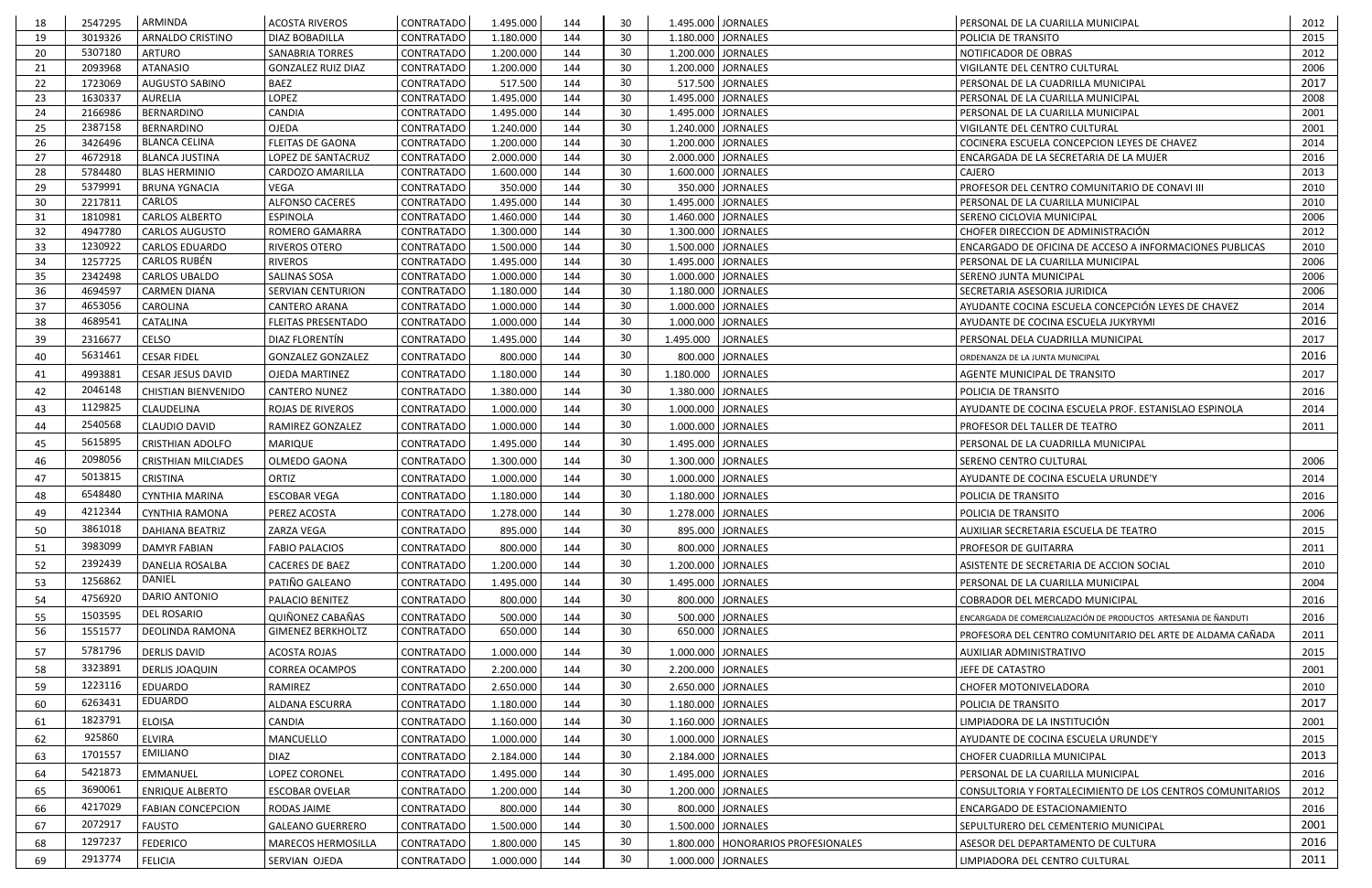| 70  | 1843170 | <b>FELINA RAQUEL</b>      | RODRIGUEZ ACOSTA           | CONTRATADO        | 750.000   | 144 | 30  | 750.000 JORNALES                     | PROFESORA DE EXPRESION CORPORAL DE LA ESCUELA DE TEATRO         | 2017 |
|-----|---------|---------------------------|----------------------------|-------------------|-----------|-----|-----|--------------------------------------|-----------------------------------------------------------------|------|
| 71  | 439792  | <b>FELIX</b>              | <b>FERREIRA MORINIGO</b>   | CONTRATADO        | 350.000   | 144 | 30  | 350.000 JORNALES                     | PROFESOR AUXILIAR DE CORO MUNICIPAL DE LA TERCERA EDAD          | 2016 |
| 72  | 1809865 | <b>FIDEL</b>              | <b>COLMAN GIMENEZ</b>      | CONTRATADO        | 1.495.000 | 144 | 30  | 1.495.000 JORNALES                   | PERSONAL DE LA CUADRILLA MUNICIPAL                              | 2016 |
| 73  | 1790789 | <b>FIDELINA</b>           | RUIZ DIAZ ZARACHO          | <b>CONTRATADO</b> | 1.000.000 | 144 | 30  | 1.000.000 JORNALES                   | Ayudante de Cocina de la Escuela Bàsica Nº 6.660 Vecinos Unidos | 2016 |
| 74  | 1558227 | <b>FLORIA</b>             | PIRIS AGUILERA             | CONTRATADO        | 4.400.000 | 145 | -30 | 4.400.000   HONORARIOS PROFESIONALES | FISCALIZADORA DE OBRAS DE FONACIDE                              | 2015 |
| 75  | 2352462 | <b>FRANCISCO JAVIER</b>   | MANCUELLO SAMANIEGO        | CONTRATADO        | 1.245.000 | 144 | 30  | 1.245.000 JORNALES                   | <b>INSPECTOR DE CATASTRO</b>                                    | 2006 |
| 76  | 3823511 | <b>FREDY GABRIEL</b>      | TRINIDAD GONZALEZ          | <b>CONTRATADO</b> | 1.200.000 | 144 | 30  | 1.200.000 JORNALES                   | <b>CHOFER TRACTOR AGRICOLA</b>                                  | 2012 |
| 77  | 1247968 | <b>GILBERTO</b>           | SARACHO OVELAR             | CONTRATADO        | 1.495.000 | 144 | 30  | 1.495.000 JORNALES                   | PERSONAL DE LA CUARILLA MUNICIPAL                               | 2001 |
| 78  | 1888963 | GILL                      | <b>ALFONSO JARA</b>        | CONTRATADO        | 1.495.000 | 144 | 30  | 1.495.000 JORNALES                   | VIGILANTE DEL LOCAL MUNICIPAL                                   | 2001 |
| 79  | 2091234 | <b>GLADIS</b>             | <b>GONZALEZ DE RAMIREZ</b> | <b>CONTRATADO</b> | 1.200.000 | 144 | 30  | 1.200.000 JORNALES                   | AYUDANTE COCINA ESCUELA CONCEPCIÓN LEYES DE CHAVEZ              | 2014 |
| 80  | 1947556 | <b>GLADYS ELIZABETH</b>   | <b>CENTURION</b>           | <b>CONTRATADO</b> | 1.200.000 | 144 | 30  | 1.200.000 JORNALES                   | COCINERA DE LA ESCUELA BÁSICA Nº 1019 ESPIRITU SANTO            | 2017 |
| 81  | 3323239 | <b>GLADYS ESTELA</b>      | ORTEGA DUARTE              | <b>CONTRATADO</b> | 1.200.000 | 144 | 30  | 1.200.000 JORNALES                   | <b>CONSEJERA DE CODENI</b>                                      | 2012 |
| 82  | 4455573 | <b>GLADYS ZUNILDA</b>     | <b>TOLEDO BENITEZ</b>      | CONTRATADO        | 1.200.000 | 144 | 30  | 1.200.000 JORNALES                   | <b>CONSEJERA DE CODENI</b>                                      | 2013 |
| 83  | 2392469 | <b>GLORIA ROSSANA</b>     | VELAZQUEZ G.               | <b>CONTRATADO</b> | 1.200.000 | 144 | 30  | 1.200.000 JORNALES                   | COCINERA ESCUELA JUKYRYMI                                       | 2014 |
| 84  | 3750268 | <b>GRACIELA</b>           | VAZQUEZ MIÑO               | CONTRATADO        | 1.200.000 | 144 | 30  | 1.200.000 JORNALES                   | COCINERA ESCUELA PROF. ESTANISLAO ESPINOLA                      | 2014 |
| 85  | 3819310 | <b>GRACIELA</b>           | PRESENTADO                 | <b>CONTRATADO</b> | 1.000.000 | 144 | 30  | 1.000.000 JORNALES                   | AYUDANTE DE COCINA ESCUELA JUKYRYMI                             | 2014 |
| 86  | 5625542 | <b>GUADALUPE CATALINA</b> | FERNANDEZ                  | <b>CONTRATADO</b> | 1.000.000 | 144 | 30  | 1.000.000 JORNALES                   | <b>GUIA MUSEO PARROQUIAL VIRGEN DEL ROSARIO</b>                 | 2017 |
| 87  | 1132395 | <b>GUSTAVO JAVIER</b>     | <b>CRECHI CORONEL</b>      | <b>CONTRATADO</b> | 1.360.000 | 144 | 30  | 1.360.000 JORNALES                   | SERENO JUNTA MUNICIPAL                                          | 2006 |
| 88  | 6529318 | <b>GUSTAVO JAVIER</b>     | SALINAS TRINIDAD           | CONTRATADO        | 1.200.000 | 144 | 30  | 1.200.000 JORNALES                   | SERENO CENTRO DE OPERACIONES POLICIA DE TRANSITO                | 2017 |
| 89  | 2100335 | <b>HECTOR VIDAL</b>       | <b>MEDINA</b>              | CONTRATADO        | 1.495.000 | 144 | 30  | 1.495.000 JORNALES                   | PERSONAL DE LA CUARILLA MUNICIPAL                               | 2016 |
| 90  | 327268  | <b>HEIDE EMILIA</b>       | ALDAMA CAÑETE              | <b>CONTRATADO</b> | 2.200.000 | 144 | 30  | 2.200.000 JORNALES                   | <b>DIRECTORA DE CODENI</b>                                      | 2006 |
| 91  | 4783445 | <b>HERNAN</b>             | <b>BAEZ GUERRERO</b>       | <b>CONTRATADO</b> | 800.000   | 144 | 30  | 800.000 JORNALES                     | PROFESOR DE GUITARRA                                            | 2012 |
| 92  | 5312526 | <b>HERNAN</b>             | <b>MERELES CARDOZO</b>     | CONTRATADO        | 1.495.000 | 144 | 30  | 1.495.000 JORNALES                   | PERSONAL DE LA CUARILLA MUNICIPAL                               | 2016 |
| 93  | 818645  | <b>HIGINIO</b>            | <b>BRITOS BAREIRO</b>      | CONTRATADO        | 1.400.000 | 144 | 30  | 1.400.000 JORNALES                   | ENCARGADO DE BIBLIOTECA DEL CENTRO CULTURAL                     | 2006 |
| 94  | 4186782 | <b>HUGO FRANCISCO</b>     | <b>CABRERA ORTEGA</b>      | <b>CONTRATADO</b> | 1.250.000 | 144 | 30  | 1.250.000 JORNALES                   | PROFESOR DEL TALLER DE TEATRO                                   | 2012 |
| 95  | 4385687 | <b>HUGO JAVIER</b>        | <b>ZORRILLA</b>            | CONTRATADO        | 1.495.000 | 144 | 30  | 1.495.000 JORNALES                   | PERSONAL DE LA CUARILLA MUNICIPAL                               | 2006 |
| 96  | 7897024 | <b>ISAAC EMANUEL</b>      | RIVEROS BRITEZ             | CONTRATADO        | 500.000   | 144 | 30  | 500.000 JORNALES                     | AYUDANTE DE VIGILANCIA DE LA PLAZA MARTIN DE BARUA              | 2016 |
| 97  | 4669055 | <b>ISAIAS RODRIGO</b>     | <b>TORALES MELGAREJO</b>   | <b>CONTRATADO</b> | 1.495.000 | 144 | 30  | 1.495.000 JORNALES                   | PERSONAL DE LA CUADRILLA MUNICIPAL                              | 2017 |
| 98  | 781016  | <b>ISIDRO</b>             | RAMIREZ                    | <b>CONTRATADO</b> | 1.495.000 | 144 | 30  | 1.495.000 JORNALES                   | PERSONAL DE LA CUARILLA MUNICIPAL                               | 2008 |
| 99  | 4633034 | <b>ISRAEL</b>             | <b>COLMAN RIQUELME</b>     | CONTRATADO        | 1.500.000 | 144 | 30  | 1.500.000 JORNALES                   | CHOFER DE CAMION VOLQUETE                                       | 2012 |
| 100 | 5479144 | <b>JESSICA ANDREA</b>     | ALONSO ALMADA              | CONTRATADO        | 1.000.000 | 144 | 30  | 1.000.000 JORNALES                   | SECRETARIA DEL DPTO. DE AGRICULTURA                             | 2006 |
| 101 | 5216443 | <b>JOB DANIEL</b>         | <b>BORDA RODRIGUEZ</b>     | CONTRATADO        | 1.410.000 | 144 | 30  | 1.410.000 JORNALES                   | AUXILIAR DE ADMINISTRATIVO DE LA JUNTA MUNICIPAL                | 2012 |
| 102 | 4257617 | JOSE DE LOS SANTOS        | <b>BELOTTO BRITEZ</b>      | CONTRATADO        | 1.160.000 | 144 | 30  | 1.160.000 JORNALES                   | SERENO MERCADO MUNICIPAL                                        | 2014 |
| 103 | 7127245 | JOSÉ LUIS                 | <b>FRANCO LEGUIZAMON</b>   | CONTRATADO        | 900.000   | 144 | 30  | 900.000 JORNALES                     | ORDENANZA DIRECCION DOC                                         | 2016 |
| 104 | 2928069 | <b>JOSÉ LUIS</b>          | <b>FERREIRA SALINAS</b>    | CONTRATADO        | 1.495.000 | 144 | 30  | 1.495.000 JORNALES                   | PERSONAL DE LA CUARILLA MUNICIPAL                               | 2006 |
| 105 | 3709771 | <b>JOSÉ LUIS</b>          | <b>GONZALEZ BARBOTE</b>    | CONTRATADO        | 800.000   | 144 | 30  | 800.000 JORNALES                     | AUXILIAR DE SECRETARIA DE DEPORTES                              | 2010 |
| 106 | 2498038 | <b>JOSEFINA</b>           | <b>GONZALEZ VERA</b>       | CONTRATADO        | 1.290.000 | 144 | 30  | 1.290.000 JORNALES                   | SECRETARIA DE INTENDENCIA                                       | 2011 |
| 107 | 263419  | <b>JUAN</b>               | <b>BRITEZ RIVEROS</b>      | CONTRATADO        | 2.364.000 | 144 | 30  | 2.364.000 JORNALES                   | SECRETARIO DE DEPORTES                                          | 2006 |
| 108 | 4647534 | <b>JUAN GABRIEL</b>       | ZARATE GONZALEZ            | CONTRATADO        | 900.000   | 144 | 30  | 900.000 JORNALES                     | ENCARGADO DE TELECENTRO                                         | 2010 |
| 109 | 4001309 | <b>JUAN MANUEL</b>        | <b>MONZON MEDINA</b>       | <b>CONTRATADO</b> | 1.500.000 | 144 | 30  | 1.500.000 JORNALES                   | ENCARGADO DE LA SECRETARIA DE LA JUVENTUD                       | 2016 |
| 110 | 1666928 | <b>JUAN OBDULIO</b>       | DIAZ DOMINGUEZ             | <b>CONTRATADO</b> | 860.000   | 144 | 30  | 860.000 JORNALES                     | PROFESOR DE GUITARRA                                            | 2010 |
| 111 | 4592890 | <b>JUAN RAMON</b>         | AMARILLA LEGUIZAMON        | CONTRATADO        | 1.500.000 | 144 | 30  | 1.500.000 JORNALES                   | PERSONAL DE LA CUADRILLA MUNICIPAL                              | 2016 |
| 112 | 1528353 | <b>JULIO</b>              | <b>GAMARRA ROJAS</b>       | CONTRATADO        | 1.180.000 | 144 | 30  | 1.180.000 JORNALES                   | POLICIA DE TRANSITO                                             | 2015 |
| 113 | 3252500 | KARINA ELIZABETH          | <b>ACOSTA</b>              | CONTRATADO        | 1.200.000 | 144 | 30  | 1.200.000 JORNALES                   | COCINERA DE LA ESCUELA VECINOS UNIDOS                           | 2014 |
| 115 | 4812562 | KATERINE ANDREA           | SOLIS DEVACA               | CONTRATADO        | 3.300.000 | 141 | 30  | 3.300.000 TECNICO                    | DIRECTORA DE PLANIFICACION Y DESARROLLO                         | 2015 |
| 116 | 3494710 | LAURA DIANA               | CABAÑAS DE BRITEZ          | CONTRATADO        | 2.000.000 | 145 | 30  | 2.000.000   HONORARIOS PROFESIONALES | PSICOLOGA - CONMISIONADA ENCARGADA DEL DPTO DE ASEO URBANO      | 2004 |
| 117 | 2098883 | LAURA MARLENE             | OVANDO CAMPUZANO           | CONTRATADO        | 500.000   | 144 | 30  | 500.000 JORNALES                     | PROFESORA DE CORO MUNICIPAL DE LA TERCERA EDAD                  | 2016 |
| 118 | 4544221 | <b>LEANDRO MANUEL</b>     | <b>GUERRERO RIVEROS</b>    | CONTRATADO        | 1.000.000 | 144 | 30  | 1.000.000 JORNALES                   | PROFESOR DE GUITARRA                                            | 2016 |
| 119 | 2387034 | LEOPOLDO                  | ESCOBAR                    | CONTRATADO        | 1.495.000 | 144 | 30  | 1.495.000 JORNALES                   | PERSONAL DE LA CUARILLA MUNICIPAL                               | 1979 |
|     |         |                           |                            |                   |           |     |     |                                      |                                                                 |      |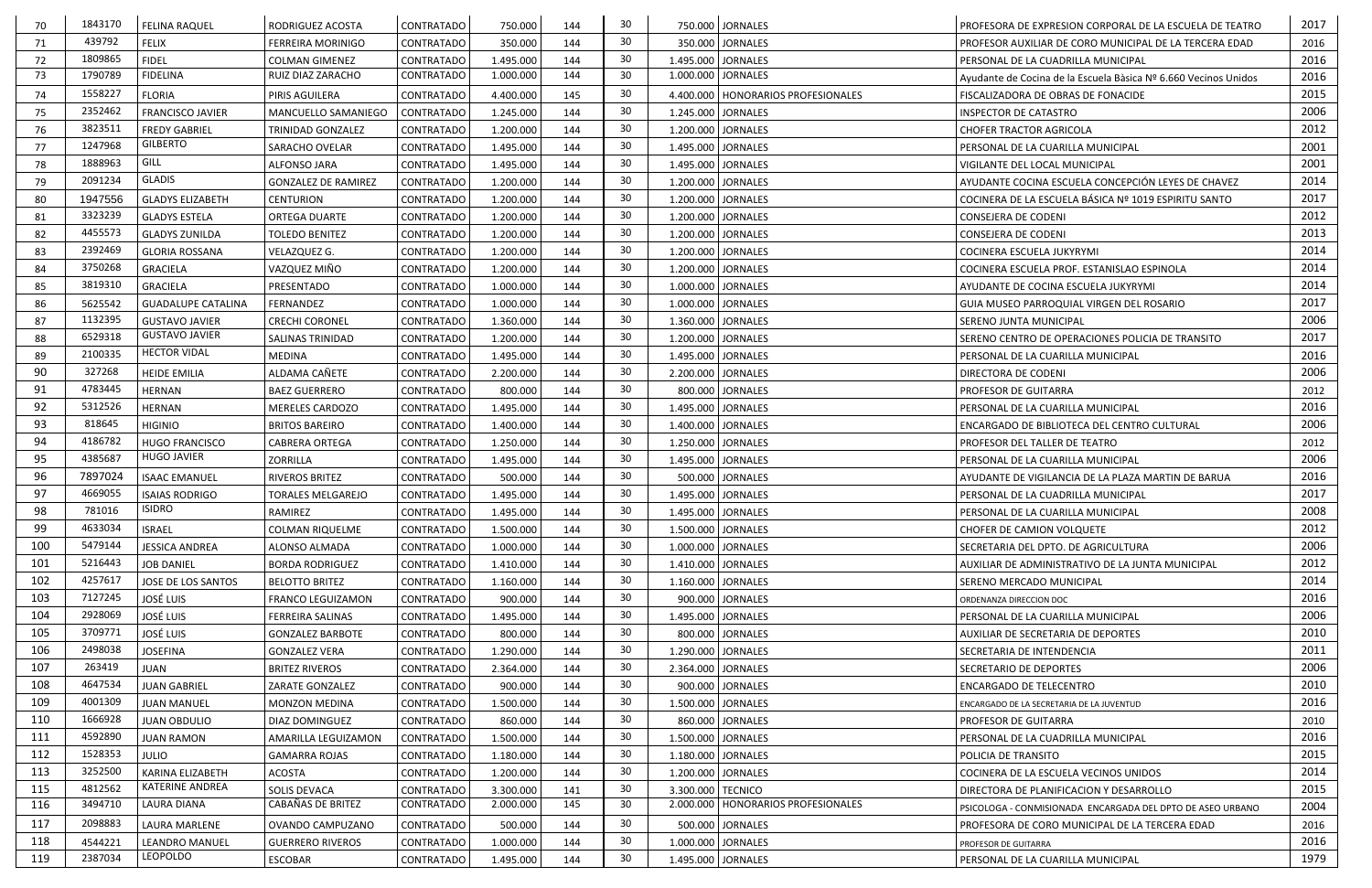| 120 | 5783062 | LEYDA FABIANA          | ESTIGARRIBIA GIMENEZ                      | CONTRATADO        | 400.000   | 144 | 30  | 400.000 JORNALES                     | PROFESOR DEL CENTRO COMUNITARIO DE CONAVI III                     | 2012 |
|-----|---------|------------------------|-------------------------------------------|-------------------|-----------|-----|-----|--------------------------------------|-------------------------------------------------------------------|------|
| 121 | 2098061 | LIDER ISAAC            | <b>VERA VEGA</b>                          | <b>CONTRATADO</b> | 1.460.000 | 144 | 30  | 1.460.000 JORNALES                   | SERENO MERCADO MUNICIPAL                                          | 2006 |
| 122 | 2466636 | <b>LIZ ANDREA</b>      | <b>BENITEZ ISASI</b>                      | CONTRATADO        | 750.000   | 144 | 30  | 750.000 JORNALES                     | PROFESORA DE DECLAMACIÓN DE LA ESCUELA Y EL TALLER DE DECLAMACIÓN | 2012 |
| 123 | 3492615 | <b>LUIS ALBERTO</b>    | <b>MENDEZ</b>                             | <b>CONTRATADO</b> | 1.200.000 | 144 | 30  | 1.200.000 JORNALES                   | PERSONAL DE LA CUARILLA MUNICIPAL                                 | 2012 |
| 124 | 6036285 | <b>LUZ ALELY</b>       | <b>TORALES MENDEZ</b>                     | <b>CONTRATADO</b> | 1.000.000 | 144 | 30  | 1.000.000 JORNALES                   | ASISTENTE DE LA DIRECCION DE ADMINISTRACION Y FINANZAS            | 2016 |
| 125 | 5711196 | <b>MANUELA</b>         | <b>VILLALBA ROTELA</b>                    | CONTRATADO        | 1.160.000 | 144 | 30  | 1.160.000 JORNALES                   | PERSONAL DE LA CUARILLA MUNICIPAL                                 | 2017 |
| 126 | 2162857 | <b>MARCIANO</b>        | YEGROS GONZALEZ                           | <b>CONTRATADO</b> | 1.400.000 | 144 | 30  | 1.400.000 JORNALES                   | PERSONAL DE LA CUADRILLA MUNICIPAL                                | 2001 |
| 127 | 1519072 | <b>MARCOS</b>          | DIAZ SAMANIEGO                            | CONTRATADO        | 1.500.000 | 144 | 30  | 1.500.000 JORNALES                   | CHOFER DE CAMION VOLQUETE                                         | 2011 |
| 128 | 2933473 | <b>MARCOS AURELIO</b>  | <b>ACOSTA FIGUEREDO</b>                   | <b>CONTRATADO</b> | 1.800.000 | 144 | 30  | 1.800.000 JORNALES                   | AYUDANTE PARA CAMION COMPACTADOR                                  | 2004 |
| 129 | 3204412 | <b>MARIA ANDREA</b>    | ACOSTA LEZCANO                            | CONTRATADO        | 2.200.000 | 145 | 30  | 2.200.000   HONORARIOS PROFESIONALES | NUTRICIONISTA - FONACIDE                                          | 2010 |
| 130 | 3614739 | <b>MARIA CELINA</b>    | LUGO DE ORTIZ                             | CONTRATADO        | 1.000.000 | 144 | 30  | <b>JORNALES</b><br>1.000.000         | AYUDANTE DE COCINA ESCUELA CONCEPCIÓN LEYES DE CHAVEZ             | 2017 |
| 131 | 4982413 | MARIA DEL ROSARIO      | PEREZ VAZQUEZ                             | <b>CONTRATADO</b> | 1.000.000 | 144 | 30  | 1.000.000 JORNALES                   | AYUDANTE DE COCINA DE ESC. BÁSICA Nº 1359 DON CARLOS CALCENA      | 2017 |
| 132 | 2318833 | <b>MARIA ELENA</b>     | ALCARAZ GOMEZ                             | CONTRATADO        | 970.000   | 144 | 30  | 970.000 JORNALES                     | PROFESORA DE DANZA FOLCLORICA                                     | 2014 |
| 133 | 5540070 | <b>MARIA GISSEL</b>    | PEÑA VERA                                 | CONTRATADO        | 1.300.000 | 144 | 30  | 1.300.000 JORNALES                   | AUXILIAR DE DIRECCIÓN DE CATASTRO                                 | 2013 |
| 134 | 1063743 | <b>MARIA GLORIA</b>    | CARDOZO DE MERELES                        | CONTRATADO        | 1.000.000 | 144 | 30  | 1.000.000 JORNALES                   | AYUDANTE DE COCINA ESCUELA LAUREANA VEGA                          | 2014 |
| 135 | 1975588 | <b>MARIA INES</b>      | ACOSTA DE CAMPUZANO                       | <b>CONTRATADO</b> | 1.200.000 | 144 | 30  | 1.200.000 JORNALES                   | COCINERA ESCUELA LAUREANA VEGA                                    | 2014 |
| 136 | 2498036 | <b>MARIA LUISA</b>     | ROMERO                                    | <b>CONTRATADO</b> | 1.000.000 | 144 | 30  | 1.000.000 JORNALES                   | ENCARGADA DE BIBLIOTECA DEL CENTRO CULTURAL Y ARTESANAL           | 2016 |
| 137 | 5033755 | MARIA MAGDALENA        | <b>FERNANDEZ ROA</b>                      | <b>CONTRATADO</b> | 1.000.000 | 144 | 30  | 1.000.000 JORNALES                   | AYUDANTE DE COCINA DE ESCUELA BÁSICA Nº 1019 ESPIRITU SANTO       | 2017 |
| 138 | 2284382 | <b>MARIA MAXIMA</b>    | <b>GAONA FRANCO</b>                       | CONTRATADO        | 1.200.000 | 144 | 30  | 1.200.000 JORNALES                   | COCINA ESCUELA MEDALLA MILAGROSA                                  | 2014 |
| 139 | 3331661 | MARÍA VICTORINA        | CANTERO                                   | CONTRATADO        | 1.495.000 | 144 | 30  | 1.495.000 JORNALES                   | PERSONAL DE LA CUARILLA MUNICIPAL                                 | 2006 |
| 140 | 1848651 | <b>MARIO LUIS</b>      | <b>ESCOBAR ROJAS</b>                      | <b>CONTRATADO</b> | 2.362.000 | 141 | 30  | 2.362.000 TECNICO                    | <b>ENCARGADO DE COMISIONES VECINALES</b>                          | 2012 |
| 141 | 3964042 | <b>MARTA ISABEL</b>    | RAMIREZ BAEZ                              | <b>CONTRATADO</b> | 1.200.000 | 144 | 30  | 1.200.000 JORNALES                   | LIQUIDADORA DE IMPUESTOS                                          | 2014 |
| 143 | 1746262 | <b>MARTIN</b>          | SANABRIA GONZALEZ                         | <b>CONTRATADO</b> | 1.160.000 | 144 | 30  | 1.160.000 JORNALES                   | PERSONAL DE LA CUARILLA MUNICIPAL                                 | 2006 |
| 144 | 3354855 | MAXIMO DANIEL          | ORTEGA AYALA                              | <b>CONTRATADO</b> | 1.500.000 | 141 | 30  | 1.500.000 JORNALES                   | AUXILIAR DEL DIRECCIÓN DE TRANSITO                                | 2016 |
| 145 | 1026790 | MEDARDO SALUSTIANO     | <b>BOGADO GONZALEZ</b>                    | <b>CONTRATADO</b> | 4.950.000 | 145 | 30  | 4.950.000   HONORARIOS PROFESIONALES | ASESOR ECONÓMICO Y CONTADOR                                       | 2007 |
| 146 | 1574567 | <b>MERCEDES</b>        | <b>GONZALEZ RECALDE</b>                   | CONTRATADO        | 1.495.000 | 144 | 30  | 1.495.000 JORNALES                   | PERSONAL DE LA CUARILLA MUNICIPAL                                 | 2016 |
| 147 | 1754110 | <b>MERCEDES</b>        | ALVAREZ                                   | CONTRATADO        | 1.160.000 | 144 | 30  | 1.160.000 JORNALES                   | LIMPIADORA DE LA INSTITUCIÓN                                      | 2006 |
| 148 | 619291  | MIGUEL ÁNGEL           | RODRÍGUEZ FERNANDEZ                       | <b>CONTRATADO</b> | 5.000.000 | 141 | 30  | 5.000.000 TECNICO                    | DIRECTOR DE RECAUDACIÓN                                           | 2012 |
| 149 | 3854793 | MILNER RODRIGO         |                                           | <b>CONTRATADO</b> | 1.100.000 | 144 | 30  | 1.100.000 JORNALES                   | CHOFER DE DIRECCIÓN DE OBRAS                                      | 2011 |
| 150 | 2046954 | MIRIAN ELISA           | FRANCO ALEMAN<br><b>CHAVEZ DE CORONEL</b> | CONTRATADO        | 1.300.000 | 144 | 30  | 1.300.000 JORNALES                   | <b>COBRADORA DE MERCADO</b>                                       | 2009 |
| 151 | 2943206 | <b>MIRTHA</b>          |                                           |                   |           |     | 30  |                                      |                                                                   | 2001 |
|     | 2122790 | <b>MIRYAN</b>          | <b>INSFRAN</b>                            | CONTRATADO        | 1.300.000 | 144 | 30  | 1.300.000 JORNALES                   | LIMPIADORA JUNTA MUNICIPAL                                        |      |
| 152 |         | NATALIA NOEMÍ          | ARZAMENDIA                                | CONTRATADO        | 1.495.000 | 144 |     | 1.495.000 JORNALES                   | PERSONAL DE LA CUARILLA MUNICIPAL                                 | 2001 |
| 153 | 3228515 | NICASIO DEL PILAR      | CÁCERES GAONA                             | CONTRATADO        | 1.900.000 | 145 | 30  | 1.900.000   HONORARIOS PROFESIONALES | NUTRICIONISTA - FONACIDE                                          | 2014 |
| 154 | 1432314 |                        | OVIEDO                                    | <b>CONTRATADO</b> | 1.495.000 | 144 | 30  | 1.495.000 JORNALES                   | PERSONAL DE LA CUARILLA MUNICIPAL                                 | 2012 |
| 155 | 569379  | <b>NIDIA</b>           | SANABRIA DE SANTANDER                     | CONTRATADO        | 1.000.000 | 144 | 30  | 1.000.000 JORNALES                   | PROFESORA DE LITERATUTA DE LA ESCUELA DE DECLAMACIÓN              | 2001 |
| 156 | 928582  | NIDIA EULOGIA          | ACOSTA DE PEREZ                           | CONTRATADO        | 1.160.000 | 144 | 30  | 1.160.000 JORNALES                   | LIMPIADORA DE LA INSTITUCIÓN                                      | 2006 |
| 157 | 3516113 | <b>NIDIA RAQUEL</b>    | <b>MEZA ROBLES</b>                        | CONTRATADO        | 1.000.000 | 144 | 30  | 1.000.000 JORNALES                   | AYUDANTE COCINA ESCUELA CONCEPCIÓN LEYES DE CHAVEZ                | 2014 |
| 158 | 3524751 | NILDA ANTONIA          | RICHER CHAVEZ                             | CONTRATADO        | 1.100.000 | 144 | 30  | 1.100.000 JORNALES                   | SECRETARIA DE DEPARTAMENTO DE SUMINISTRO                          | 2017 |
| 159 | 3982589 | NILDA CONCEPCION       | <b>GONZALEZ CABALLERO</b>                 | CONTRATADO        | 2.200.000 | 145 | 30  | 2.200.000   HONORARIOS PROFESIONALES | DIRECTORA DE SALUBRIDAD E HIGIENE                                 | 2016 |
| 160 | 4132772 | NÍNIVE MARIA ALEJANDRA | ARCE CHAMORRO                             | CONTRATADO        | 970.000   | 144 | 30  | 970.000 JORNALES                     | PROFESORA DE DANZA JAZZ                                           | 2010 |
| 161 | 3448169 | NOELIA ISIDORA         | SALINAS CABAÑAS                           | CONTRATADO        | 1.180.000 | 144 | 30  | 1.180.000 JORNALES                   | RECEPCIONISTA                                                     | 2004 |
| 162 | 3303069 | NORMA BEATRIZ          | PEREZ RUIZ                                | CONTRATADO        | 1.200.000 | 144 | 30  | 1.200.000 JORNALES                   | COCINERA ESCUELA URUNDE'Y                                         | 2014 |
| 163 | 1796682 | <b>OSCAR</b>           | LEGUIZAMÓN OVELAR                         | CONTRATADO        | 2.000.000 | 144 | -30 | 2.000.000 JORNALES                   | PERSONAL DE LA CUADRILLA MUNICIPAL                                | 2016 |
| 164 | 2103153 | <b>OSCAR ARSENIO</b>   | ALVARENGA CABAÑAS                         | CONTRATADO        | 1.495.000 | 144 | 30  | 1.495.000 JORNALES                   | PERSONAL DE LA CUARILLA MUNICIPAL                                 | 2017 |
| 165 | 4218576 | OSCAR ASUNCIÓN         | <b>RODRIGUEZ ORTIZ</b>                    | CONTRATADO        | 1.800.000 | 144 | 30  | 1.800.000 JORNALES                   | ENCARGADO DE MANTENIMIENTO Y REPARACIONES DE REP. MUNIC           | 2016 |
| 166 | 1245050 | PABLO                  | <b>ROA</b>                                | <b>CONTRATADO</b> | 1.700.000 | 144 | 30  | 1.700.000 JORNALES                   | DIRECTOR DEL MERCADO MUNICIPAL                                    | 2016 |
| 167 | 1697871 | PAOLA MARIA            | ROJAS PANIAGUA                            | CONTRATADO        | 1.035.000 | 144 | 30  | 1.035.000 JORNALES                   | PROFESORA DE DECLAMACIÓN DE LA ESCUELA DE DECLAMACIÓN             | 2010 |
| 168 | 3974912 | PAOLA ASUNCIÓN         | ZARZA VEGA                                | CONTRATADO        | 400.000   | 144 | 30  | 400.000 JORNALES                     | PROFESRA DEL CENTRO COMUNITARIO DEL ARTE DE ALDAMA CAÑADA         | 2012 |
| 169 | 2687202 | PEDRO                  | BAEZ OLMEDO                               | CONTRATADO        | 1.080.000 | 144 | 30  | 1.080.000 JORNALES                   | AUXILIAR DE INTENDENCIA                                           | 2004 |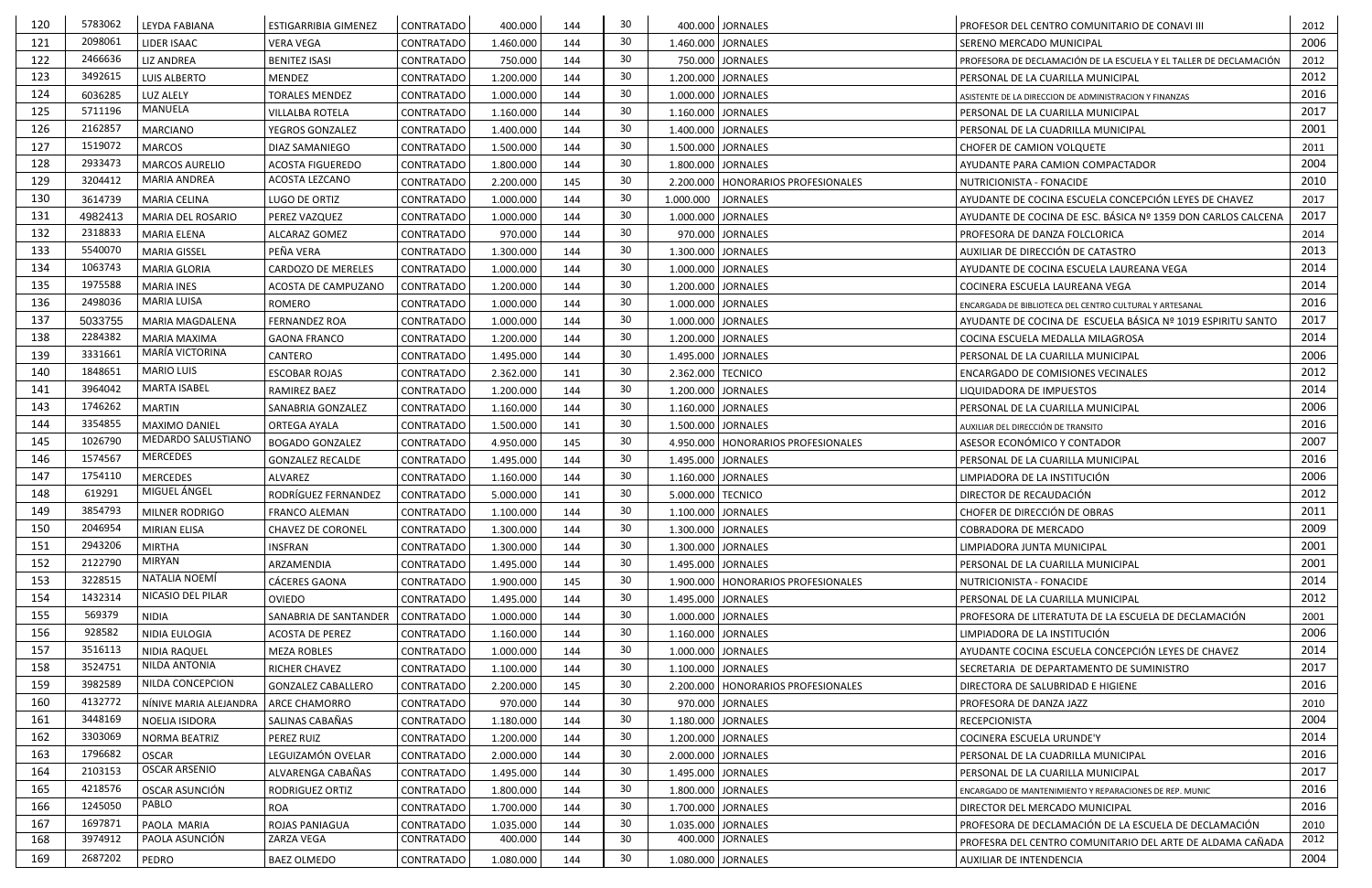| 30<br>171<br>2902965<br><b>PAREDES</b><br><b>CONTRATADO</b><br>144<br>1.500.000<br><b>JORNALES</b><br>2017<br>PEDRO PATRICIO<br>1.500.000<br><b>CAMION BOLQUETE</b><br>1489727<br>30<br>2007<br>172<br>144<br>1.180.000 JORNALES<br>PORFIRIA<br>LÓPEZ DE MORENO<br>LIMPIADORA DE LA INSTITUCIÓN<br><b>CONTRATADO</b><br>1.180.000<br>30<br>713751<br>2004<br>173<br>144<br>PORFIRIO SAMUEL<br>600.000 JORNALES<br><b>CACERES REINOZZO</b><br><b>CONTRATADO</b><br>600.000<br><b>SERENO DE CAPEDI</b><br>30<br>2315455<br>2016<br>174<br><b>RAFAELA</b><br>144<br>1.500.000 JORNALES<br><b>BARBOTTE DE YEGROS</b><br><b>CONTRATADO</b><br>1.500.000<br>ASISTENDE DE LA SECRETARIA DE LA MUJER<br>1771781<br>30<br>2001<br>175<br><b>RAMON</b><br>144<br>1.278.000<br>1.278.000 JORNALES<br><b>BENITEZ ESCOBAR</b><br><b>CONTRATADO</b><br><b>POLICIA DE TRANSITO</b><br>RAMON ARTEMIO<br>30<br>1713845<br>2014<br>176<br>ALDAMA CENTURIÓN<br>3.900.000<br>145<br><b>CONTRATADO</b><br>3.900.000   HONORARIOS PROFESIONALES<br>JEFE DE GABINETE<br>30<br>1898186<br>177<br>2010<br>RAMONA<br>144<br>ORTIZ OJEDA<br><b>CONTRATADO</b><br>2.362.070<br>2.362.070 JORNALES<br>ENCARGADA DE SECRETARIA DE ACCION SOCIAL<br>30<br>1667958<br>2015<br>178<br><b>REGIS</b><br>144<br>1.200.000 JORNALES<br>CABAÑAS RIVEROS<br><b>CONTRATADO</b><br>1.200.000<br>SERENO CICLOVIA MUNICIPAL<br>30<br>2017<br>179<br>4635983<br>144<br>1.495.000 JORNALES<br><b>REINALDO</b><br>ALFONSO RUIZ DIAZ<br><b>CONTRATADO</b><br>1.495.000<br>PERSONAL DE LA CUADRILLA MUNICIPAL<br>30<br>2017<br>180<br>144<br>5024267<br><b>RICARDO</b><br>1.200.000 JORNALES<br><b>GAONA</b><br><b>CONTRATADO</b><br>1.200.000<br><b>CHOFER DE CODENI</b><br>30<br>181<br>4387304<br><b>ROBERT DAMIR</b><br>800.000<br>144<br>800.000 JORNALES<br>2013<br><b>JARA MARECOS</b><br><b>CONTRATADO</b><br><b>PROFESOR DE GUITARRA</b> |
|---------------------------------------------------------------------------------------------------------------------------------------------------------------------------------------------------------------------------------------------------------------------------------------------------------------------------------------------------------------------------------------------------------------------------------------------------------------------------------------------------------------------------------------------------------------------------------------------------------------------------------------------------------------------------------------------------------------------------------------------------------------------------------------------------------------------------------------------------------------------------------------------------------------------------------------------------------------------------------------------------------------------------------------------------------------------------------------------------------------------------------------------------------------------------------------------------------------------------------------------------------------------------------------------------------------------------------------------------------------------------------------------------------------------------------------------------------------------------------------------------------------------------------------------------------------------------------------------------------------------------------------------------------------------------------------------------------------------------------------------------------------------------------------------------------------------------------------------------------------------------------------------------|
|                                                                                                                                                                                                                                                                                                                                                                                                                                                                                                                                                                                                                                                                                                                                                                                                                                                                                                                                                                                                                                                                                                                                                                                                                                                                                                                                                                                                                                                                                                                                                                                                                                                                                                                                                                                                                                                                                                   |
|                                                                                                                                                                                                                                                                                                                                                                                                                                                                                                                                                                                                                                                                                                                                                                                                                                                                                                                                                                                                                                                                                                                                                                                                                                                                                                                                                                                                                                                                                                                                                                                                                                                                                                                                                                                                                                                                                                   |
|                                                                                                                                                                                                                                                                                                                                                                                                                                                                                                                                                                                                                                                                                                                                                                                                                                                                                                                                                                                                                                                                                                                                                                                                                                                                                                                                                                                                                                                                                                                                                                                                                                                                                                                                                                                                                                                                                                   |
|                                                                                                                                                                                                                                                                                                                                                                                                                                                                                                                                                                                                                                                                                                                                                                                                                                                                                                                                                                                                                                                                                                                                                                                                                                                                                                                                                                                                                                                                                                                                                                                                                                                                                                                                                                                                                                                                                                   |
|                                                                                                                                                                                                                                                                                                                                                                                                                                                                                                                                                                                                                                                                                                                                                                                                                                                                                                                                                                                                                                                                                                                                                                                                                                                                                                                                                                                                                                                                                                                                                                                                                                                                                                                                                                                                                                                                                                   |
|                                                                                                                                                                                                                                                                                                                                                                                                                                                                                                                                                                                                                                                                                                                                                                                                                                                                                                                                                                                                                                                                                                                                                                                                                                                                                                                                                                                                                                                                                                                                                                                                                                                                                                                                                                                                                                                                                                   |
|                                                                                                                                                                                                                                                                                                                                                                                                                                                                                                                                                                                                                                                                                                                                                                                                                                                                                                                                                                                                                                                                                                                                                                                                                                                                                                                                                                                                                                                                                                                                                                                                                                                                                                                                                                                                                                                                                                   |
|                                                                                                                                                                                                                                                                                                                                                                                                                                                                                                                                                                                                                                                                                                                                                                                                                                                                                                                                                                                                                                                                                                                                                                                                                                                                                                                                                                                                                                                                                                                                                                                                                                                                                                                                                                                                                                                                                                   |
|                                                                                                                                                                                                                                                                                                                                                                                                                                                                                                                                                                                                                                                                                                                                                                                                                                                                                                                                                                                                                                                                                                                                                                                                                                                                                                                                                                                                                                                                                                                                                                                                                                                                                                                                                                                                                                                                                                   |
|                                                                                                                                                                                                                                                                                                                                                                                                                                                                                                                                                                                                                                                                                                                                                                                                                                                                                                                                                                                                                                                                                                                                                                                                                                                                                                                                                                                                                                                                                                                                                                                                                                                                                                                                                                                                                                                                                                   |
|                                                                                                                                                                                                                                                                                                                                                                                                                                                                                                                                                                                                                                                                                                                                                                                                                                                                                                                                                                                                                                                                                                                                                                                                                                                                                                                                                                                                                                                                                                                                                                                                                                                                                                                                                                                                                                                                                                   |
| 4752535<br>30<br>182<br>2011<br>144<br><b>ROBERTO</b><br>2.200.000 JORNALES<br><b>FIGUEREDO</b><br><b>CONTRATADO</b><br>2.200.000<br>CHOFER CAMION COMPACTADOR                                                                                                                                                                                                                                                                                                                                                                                                                                                                                                                                                                                                                                                                                                                                                                                                                                                                                                                                                                                                                                                                                                                                                                                                                                                                                                                                                                                                                                                                                                                                                                                                                                                                                                                                    |
| 30<br>4186368<br>183<br>ROBERTO RAMON<br>144<br>500.000 JORNALES<br><b>GONZALEZ ROMAN</b><br><b>CONTRATADO</b><br>500.000<br>PROFESOROR DE TEORIA TEATRAL DE LA ESCUELA DE TEATRO<br>2011                                                                                                                                                                                                                                                                                                                                                                                                                                                                                                                                                                                                                                                                                                                                                                                                                                                                                                                                                                                                                                                                                                                                                                                                                                                                                                                                                                                                                                                                                                                                                                                                                                                                                                         |
| 30<br>4109409<br>2017<br>184<br>145<br><b>RODOLFO</b><br>VILLASBOA PÉREZ<br>2.500.000<br>2.500.000   HONORARIOS PROFESIONALES<br><b>CONTRATADO</b><br>ENCARGADO DEL DEPARTAMENTO DE AGRICULTURA                                                                                                                                                                                                                                                                                                                                                                                                                                                                                                                                                                                                                                                                                                                                                                                                                                                                                                                                                                                                                                                                                                                                                                                                                                                                                                                                                                                                                                                                                                                                                                                                                                                                                                   |
| 30<br>2017<br>185<br>LEÓN FRETES<br>144<br>6258341<br><b>RODRIGO FABIAN</b><br>517.500<br>517.500 JORNALES<br><b>CONTRATADO</b><br>PERSONAL DE LA CUADRILLA MUNICIPAL                                                                                                                                                                                                                                                                                                                                                                                                                                                                                                                                                                                                                                                                                                                                                                                                                                                                                                                                                                                                                                                                                                                                                                                                                                                                                                                                                                                                                                                                                                                                                                                                                                                                                                                             |
| 4227809<br>30<br>186<br>2015<br>4.400.000 TECNICO<br>ROLANDO ENMANUEI<br>MANCUELLO MEDINA<br><b>CONTRATADO</b><br>4.400.000<br>141<br><b>DIRECTOR DE OBRAS</b>                                                                                                                                                                                                                                                                                                                                                                                                                                                                                                                                                                                                                                                                                                                                                                                                                                                                                                                                                                                                                                                                                                                                                                                                                                                                                                                                                                                                                                                                                                                                                                                                                                                                                                                                    |
| 30<br>4981501<br>2011<br>186<br>144<br>ROMINA<br>1.150.000 JORNALES<br><b>FLORENTIN MEDINA</b><br><b>CONTRATADO</b><br>1.150.000<br>SECRETARIA DE LA DIRECCION DE OBRAS                                                                                                                                                                                                                                                                                                                                                                                                                                                                                                                                                                                                                                                                                                                                                                                                                                                                                                                                                                                                                                                                                                                                                                                                                                                                                                                                                                                                                                                                                                                                                                                                                                                                                                                           |
| 30<br>5383779<br>187<br>2008<br>RONALD ALEXIS<br>144<br>1.000.000 JORNALES<br><b>TANASIO MEZA</b><br><b>CONTRATADO</b><br>1.000.000<br><b>AUXILIAR DE UOC</b>                                                                                                                                                                                                                                                                                                                                                                                                                                                                                                                                                                                                                                                                                                                                                                                                                                                                                                                                                                                                                                                                                                                                                                                                                                                                                                                                                                                                                                                                                                                                                                                                                                                                                                                                     |
| 30<br>3331686<br>188<br>2011<br>144<br>1.500.000 JORNALES<br><b>RONNY EMILIO</b><br><b>CONTRATADO</b><br>1.500.000<br><b>AMARILLA RIVEROS</b><br><b>CHOFER DE TRACTOR AGRICOLA</b>                                                                                                                                                                                                                                                                                                                                                                                                                                                                                                                                                                                                                                                                                                                                                                                                                                                                                                                                                                                                                                                                                                                                                                                                                                                                                                                                                                                                                                                                                                                                                                                                                                                                                                                |
| 30<br>2016<br>189<br>5239090<br>144<br>800.000 JORNALES<br>ROSANA ELIZABETH<br>SANCHEZ ESPINOZA<br><b>CONTRATADO</b><br>800.000<br>CONTRATO DE APRENDISAJE EN LA DIRECCIÓN DE OBRAS                                                                                                                                                                                                                                                                                                                                                                                                                                                                                                                                                                                                                                                                                                                                                                                                                                                                                                                                                                                                                                                                                                                                                                                                                                                                                                                                                                                                                                                                                                                                                                                                                                                                                                               |
| 6093623<br>30<br>190<br>2016<br>ROSSANA<br>144<br>1.000.000 JORNALES<br><b>ISASI LOPEZ</b><br><b>CONTRATADO</b><br>1.000.000<br><b>GUIA MUSEO PARROQUIAL VIRGEN DEL ROSARIO</b>                                                                                                                                                                                                                                                                                                                                                                                                                                                                                                                                                                                                                                                                                                                                                                                                                                                                                                                                                                                                                                                                                                                                                                                                                                                                                                                                                                                                                                                                                                                                                                                                                                                                                                                   |
| 5383925<br>30<br>191<br>144<br>350.000 JORNALES<br><b>RUTH MARIZA</b><br><b>TORRES GOMEZ</b><br><b>CONTRATADO</b><br>350.000<br>2013<br>PROFESORA AUXILIAR DE DANZA FOLCLORICA                                                                                                                                                                                                                                                                                                                                                                                                                                                                                                                                                                                                                                                                                                                                                                                                                                                                                                                                                                                                                                                                                                                                                                                                                                                                                                                                                                                                                                                                                                                                                                                                                                                                                                                    |
| 30<br>1985<br>192<br>1961195<br>SANTIAGO<br>144<br>1.160.000 JORNALES<br><b>ESCOBAR PRESENTADO</b><br><b>CONTRATADO</b><br>1.160.000<br>SERENO POLIDEPORTIVO MUNICIPAL                                                                                                                                                                                                                                                                                                                                                                                                                                                                                                                                                                                                                                                                                                                                                                                                                                                                                                                                                                                                                                                                                                                                                                                                                                                                                                                                                                                                                                                                                                                                                                                                                                                                                                                            |
| 1282634<br>30<br>2006<br>193<br><b>SANTOS</b><br>144<br>1.080.000 JORNALES<br><b>ROJAS ORTEGA</b><br><b>CONTRATADO</b><br>1.080.000<br>SERENO MUNICIPAL (ESCUELA YBYRATY)                                                                                                                                                                                                                                                                                                                                                                                                                                                                                                                                                                                                                                                                                                                                                                                                                                                                                                                                                                                                                                                                                                                                                                                                                                                                                                                                                                                                                                                                                                                                                                                                                                                                                                                         |
| 7470550<br>30<br>500.000 JORNALES<br>2017<br>194<br>144<br><b>SARA BELEN</b><br>SALINAS DAVALOS<br><b>CONTRATADO</b><br>500.000<br><b>ASISTENTE DE TESORERIA</b>                                                                                                                                                                                                                                                                                                                                                                                                                                                                                                                                                                                                                                                                                                                                                                                                                                                                                                                                                                                                                                                                                                                                                                                                                                                                                                                                                                                                                                                                                                                                                                                                                                                                                                                                  |
| 30<br>1.200.000 JORNALES<br>2017<br>195<br>SILVINA<br>1.200.000<br>144<br>COCINERA DE LA ESCUELA BÁSICA Nº 1359 DON CRLOS CALCENA<br>3534668<br>LOPEZ RUIZ DIAZ<br><b>CONTRATADO</b>                                                                                                                                                                                                                                                                                                                                                                                                                                                                                                                                                                                                                                                                                                                                                                                                                                                                                                                                                                                                                                                                                                                                                                                                                                                                                                                                                                                                                                                                                                                                                                                                                                                                                                              |
| 30<br>196<br><b>JORNALES</b><br>1094356<br>SINDULFO<br><b>GONZALEZ MENDEZ</b><br>1.500.000<br>144<br>1.500.000<br>2017<br><b>CONTRATADO</b><br><b>CAMION BOLQUETE</b>                                                                                                                                                                                                                                                                                                                                                                                                                                                                                                                                                                                                                                                                                                                                                                                                                                                                                                                                                                                                                                                                                                                                                                                                                                                                                                                                                                                                                                                                                                                                                                                                                                                                                                                             |
| 197<br>3493490<br>30<br>2010<br><b>TOMAS</b><br><b>CONTRATADO</b><br>1.800.000 JORNALES<br><b>MORINIGO</b><br>1.800.000<br>144<br>AYUDANTE CAMION COMPACTADOR                                                                                                                                                                                                                                                                                                                                                                                                                                                                                                                                                                                                                                                                                                                                                                                                                                                                                                                                                                                                                                                                                                                                                                                                                                                                                                                                                                                                                                                                                                                                                                                                                                                                                                                                     |
| 30<br>198<br>2180662<br>2012<br><b>ESCOBAR PIRIS</b><br>144<br>VALENTIN<br>CONTRATADO<br>1.200.000<br>1.200.000 JORNALES<br>PERSONAL DE LA CUARILLA MUNICIPAL                                                                                                                                                                                                                                                                                                                                                                                                                                                                                                                                                                                                                                                                                                                                                                                                                                                                                                                                                                                                                                                                                                                                                                                                                                                                                                                                                                                                                                                                                                                                                                                                                                                                                                                                     |
| 2082599<br>30<br>199<br>2006<br>1.400.000 JORNALES<br><b>VICTOR ARMANDO</b><br><b>COLMAN ROJAS</b><br>CONTRATADO<br>1.400.000<br>144<br>SERENO DEL CENTRO CULTURAL                                                                                                                                                                                                                                                                                                                                                                                                                                                                                                                                                                                                                                                                                                                                                                                                                                                                                                                                                                                                                                                                                                                                                                                                                                                                                                                                                                                                                                                                                                                                                                                                                                                                                                                                |
| 998955<br>30<br>2014<br>200<br>VICTOR ESTEBAN RAMON<br>144<br>1.400.000 JORNALES<br><b>GAONA SERVIN</b><br>CONTRATADO<br>1.400.000<br>AUXILIAR DE ADMINISTRACION Y FINANZAS                                                                                                                                                                                                                                                                                                                                                                                                                                                                                                                                                                                                                                                                                                                                                                                                                                                                                                                                                                                                                                                                                                                                                                                                                                                                                                                                                                                                                                                                                                                                                                                                                                                                                                                       |
| 696705<br>30<br>2001<br>FERNANDEZ FRIZZOTI<br>144<br>1.278.000 JORNALES<br>201<br><b>VICTOR RAMON</b><br>CONTRATADO<br>1.278.000<br>POLICIA DE TRANSITO                                                                                                                                                                                                                                                                                                                                                                                                                                                                                                                                                                                                                                                                                                                                                                                                                                                                                                                                                                                                                                                                                                                                                                                                                                                                                                                                                                                                                                                                                                                                                                                                                                                                                                                                           |
| <b>VIRGINIO</b><br>1501251<br>30<br>2001<br>202<br>MEDINA<br>CONTRATADO<br>1.495.000<br>1.495.000 JORNALES<br>144<br><b>SERENO MUNICIPAL</b>                                                                                                                                                                                                                                                                                                                                                                                                                                                                                                                                                                                                                                                                                                                                                                                                                                                                                                                                                                                                                                                                                                                                                                                                                                                                                                                                                                                                                                                                                                                                                                                                                                                                                                                                                      |
| <b>WILBERTO</b><br>1992919<br>30<br>203<br>2016<br><b>FLORENTIN</b><br>144<br>1.495.000 JORNALES<br>CONTRATADO<br>1.495.000<br>PERSONAL DE LA CUARILLA MUNICIPAL                                                                                                                                                                                                                                                                                                                                                                                                                                                                                                                                                                                                                                                                                                                                                                                                                                                                                                                                                                                                                                                                                                                                                                                                                                                                                                                                                                                                                                                                                                                                                                                                                                                                                                                                  |
| 30<br>203<br>2016<br>4332083<br><b>WILSON</b><br>PEREZ YEGROS<br>CONTRATADO<br>144<br>1.180.000 JORNALES<br>1.180.000<br>POLICIA DE TRANSITO                                                                                                                                                                                                                                                                                                                                                                                                                                                                                                                                                                                                                                                                                                                                                                                                                                                                                                                                                                                                                                                                                                                                                                                                                                                                                                                                                                                                                                                                                                                                                                                                                                                                                                                                                      |
| <b>WILSON FABIAN</b><br>5628204<br>30<br>204<br>2009<br>GONZALEZ<br>144<br>1.495.000 JORNALES<br>CONTRATADO<br>1.495.000<br>PERSONAL DE LA CUARILLA MUNICIPAL                                                                                                                                                                                                                                                                                                                                                                                                                                                                                                                                                                                                                                                                                                                                                                                                                                                                                                                                                                                                                                                                                                                                                                                                                                                                                                                                                                                                                                                                                                                                                                                                                                                                                                                                     |
| 4132760<br>30<br>205<br>YANINA ALEJANDRA<br>ARCE CHAMORRO<br>350.000 JORNALES<br>2015<br>CONTRATADO<br>350.000<br>144<br>PROFESORA AUXILIAR DE DANZA JAZZ                                                                                                                                                                                                                                                                                                                                                                                                                                                                                                                                                                                                                                                                                                                                                                                                                                                                                                                                                                                                                                                                                                                                                                                                                                                                                                                                                                                                                                                                                                                                                                                                                                                                                                                                         |
| 2369845<br>30<br>206<br>LEGUIZAMÓN ESTECHE<br>PROFESORA DE DICCIÓN Y DECLAMACIÓN DE LA ESCUELA DE TEATRO<br><b>CONTRATADO</b><br>1.500.000 JORNALES<br>1997<br>ZUNILDA<br>1.500.000<br>144                                                                                                                                                                                                                                                                                                                                                                                                                                                                                                                                                                                                                                                                                                                                                                                                                                                                                                                                                                                                                                                                                                                                                                                                                                                                                                                                                                                                                                                                                                                                                                                                                                                                                                        |

| <b>CONTRATADOS</b>  | 283.361.070 |
|---------------------|-------------|
| <b>PERMANENTES</b>  | 212.382.020 |
| <b>COMISIONADOS</b> | 6.525.000   |
| <b>COMISIONADOS</b> |             |
| Е                   | 2.660.000   |
|                     | 504.928.090 |
|                     | 504928090   |
|                     |             |